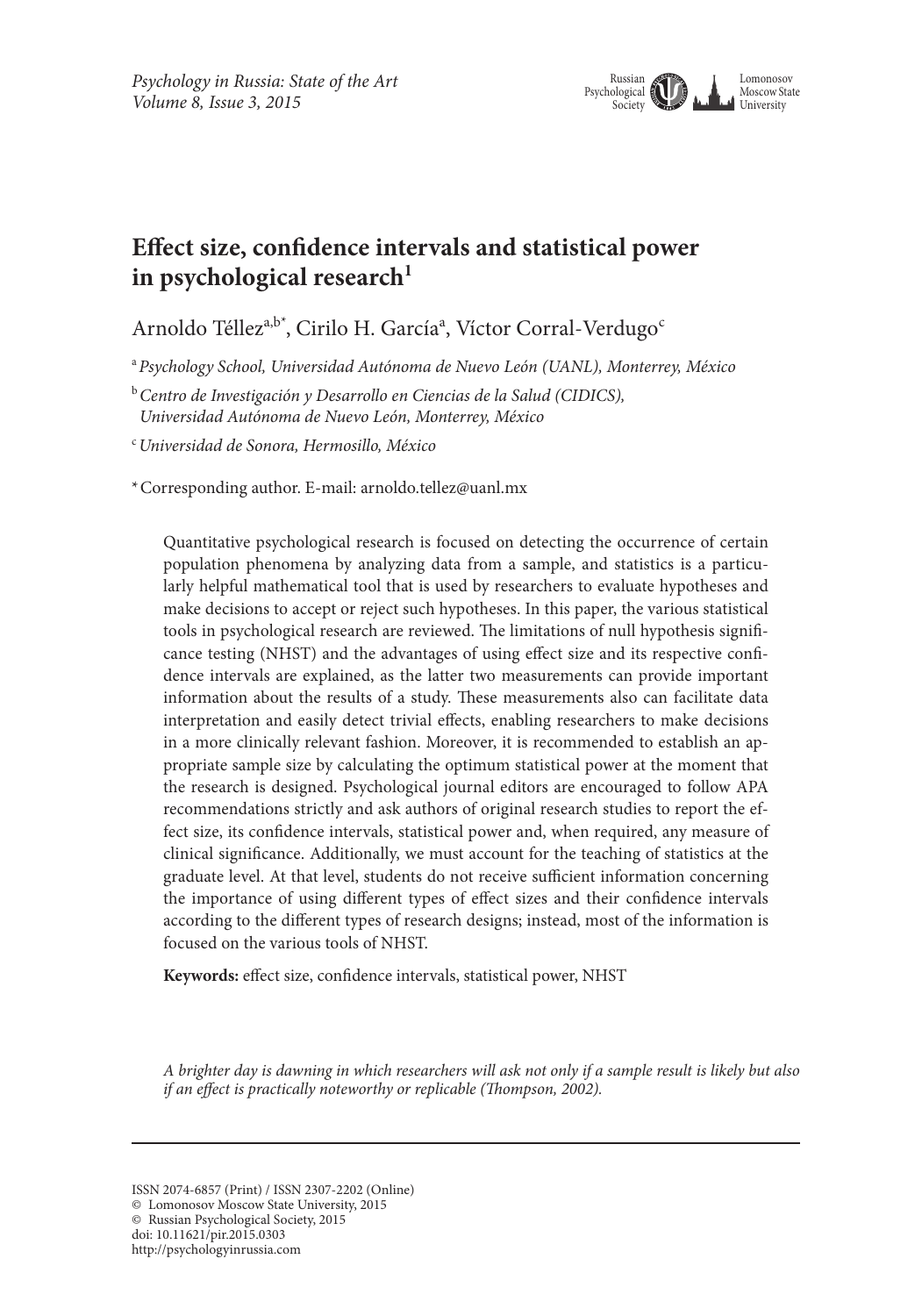## **Introduction**

In the last three decades, a critical movement occurring within quantitative psychological research began to develop. This development emerged in response to the misguided use of classical statistics based on null hypothesis significance testing (NHST). NHST promotes dichotomous thinking and provides limited information regarding the essence of investigated phenomena. Dichotomous thinking in science -- manifested as only accepting or rejecting research hypotheses -- prevents the advancement of science and may even skew the accumulation of knowledge by stimulating the exclusive publication of studies whose hypotheses have been accepted. The so-called "new statistics" movement critically challenges NHST postulates and operations. This movement is an approach based on the analytical tool of estimation (Cummings, 2014), which promotes the use of effect size as descriptive statistic, confidence intervals as inferential statistics, and meta-analysis as a reliable form of knowledge accumulation. This paper is intended to analyze the disadvantages of NHST and the advantages of using effect size, confidence intervals and statistical power in quantitative psychological research, especially in clinical studies. Also noted and stressed is the need for editors of scientific psychological journals to adhere to policies recommended by the A.P.A. in this regard.

## *Quantitative research in psychology*

Typically, quantitative psychological research is focused on detecting the occurrence of certain population phenomena by analyzing data from a sample. An example is the case in which a researcher wishes to know if a treatment to improve the quality of life of those who suffer from breast cancer performs better than a placebo treatment for another group or those on a waiting list (also known as the control group or contrast group) (Wilkinson, 1999). Similarly, to make the decision to confirm that an independent variable or treatment did or did not have an important effect, statistics is used. In quantitative research methodology, there are two ways of quantifying this effect: (1) Null Hypothesis Significance Testing and (2) Effect Size (ES), as well as its respective confidence intervals (CI). These two approaches are reviewed below.

## *Null Hypothesis Significance Testing (NHST)*

NHST comes from the effect size on the population, the size of the sample used and the alpha level or  $p$  value that is selected ( $p$  being the abbreviation for probability). Most psychology research is focused on rejecting the null hypothesis and obtaining a small *p* value instead of observing the relevance of the results that are obtained (Kirk, 2001).

Among the limitations of NHST, we found its sensitivity to sample size, its inability to accept the null hypothesis, and its lack of capacity to determine the practical significance of the statistical results.

Kirk (2001) states that *NHST* only establishes the probability of obtaining a more or less extreme effect if the null hypothesis is true. It does not, however, communicate the magnitude of the effect or its practical significance, meaning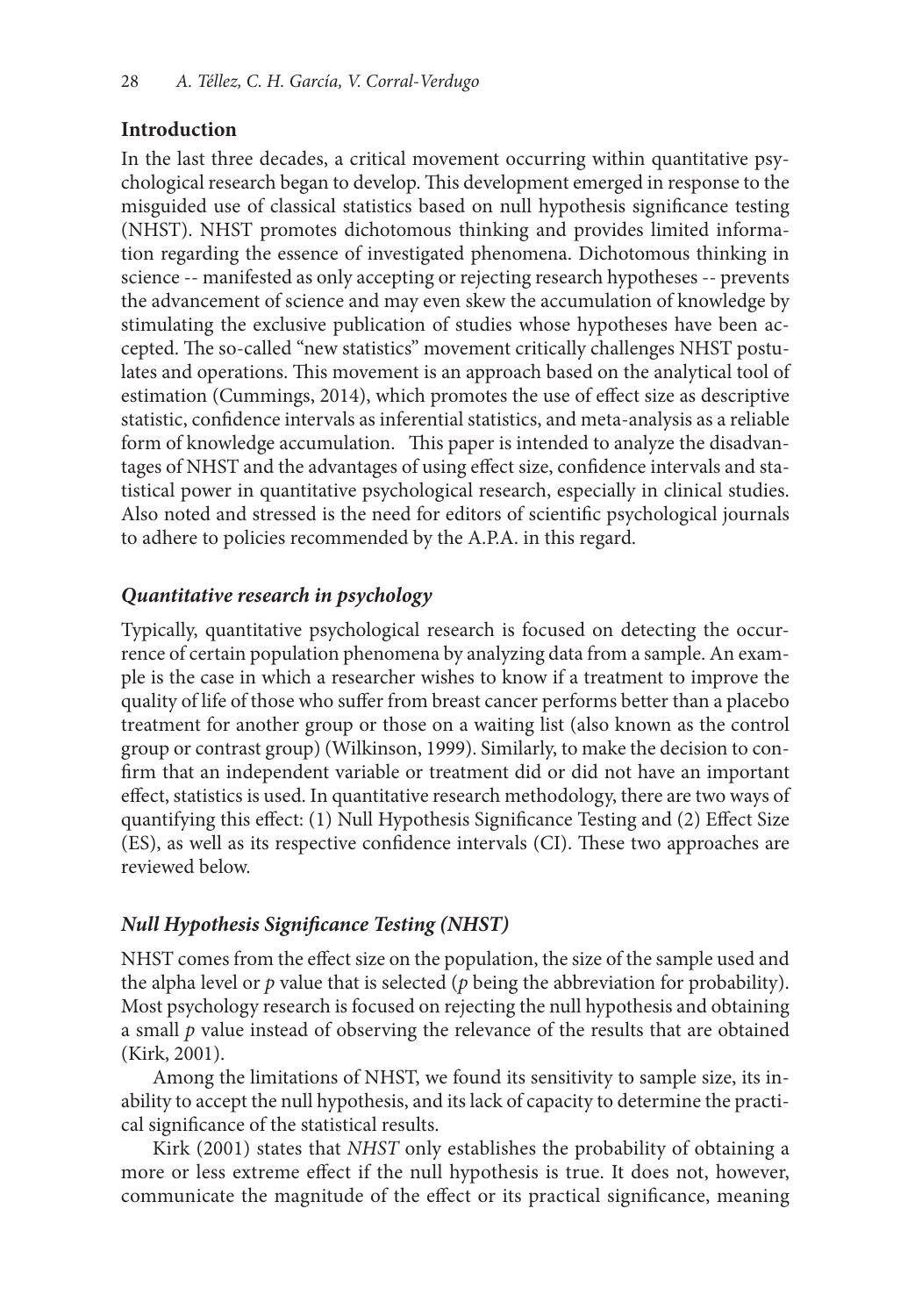whether the effect is found to be useful or important. As a result, inferential statistical testing has been criticized; as expressed by Ivarsson, Andersen, Johnson, and Lindwall (2013): "*p* levels may have little, if anything, to do with real-world meaning and practical value" (p.97). Some authors, such as Schmidt (1996), even suggest that statistical contrast is unnecessary and recommend focusing only on ES estimation, and Cohen (1994) suggests that "NHST has not only failed to support the advance of psychology as a science but also has seriously impeded it." (p. 997).

Ronald Fisher was the father of modern statistics and experimental design. Since his time, it has been established as a convention that the *p* value for statistical significance must be less than .05, which means that an observed difference between two groups has less than a 5% probability of occurring by chance or sampling error if the null hypothesis is assumed to be true initially. In other words, if the *p* was equal or less than .05, then the null hypothesis could be rejected because 95 times out of 100, the observed difference between the means is not due to chance. Some researchers use more strict significance levels, such as  $p \le 0.01$  (1%) and *p*≤.005 (0.5%). The convention of *p*<.05 has been used almost blindly until now. The question is why a different *p* value has not been agreed upon, for example, .06 or .04. Indeed, there is no reason or theoretical or practical argument that sustains the criterion of  $p > 0.05$  as an important cut-off point. This circumstance has led some statistical experts and methodologists, such as Rosnow and Rosenthal (1989), to express sarcastically that "Surely, God loves the .06 nearly as much as the .05." (p. 1277).

*NHST is* deeply implanted in the mind of researchers who encourage dichotomous thinking, a type of thinking that perceives the world only black or white world, without intermediate shades (Kirk, 2001). From the perspective of *NHST*, results are significant or not significant, and even worse, this approach has led to the idea that if the results are significant, they are real, and if they are not significant, then they are not real, which has slowed the advancement of science. Furthermore, this approach has provoked researchers not to report the data from their work because they consider such data to be not significant; their reasoning is that "there were no important results" or that the "hypothesis was not proved." Moreover, publishing only the statistically significant data in scientific journals skews the corresponding knowledge and gives the wrong idea about psychological phenomena (Cumming, 2014). For that reason, Cumming (2014) has proposed that we consider the so-called "new statistics," the transition from dichotomous thinking to estimation thinking, by using ES, confidence intervals and meta-analysis.

Some authors (Cumming, 2014; Schmidt and Hunter, 2004; Tressoldi, Giofre, Sella, & Cumming, 2013) summarize the difficulties of NHST as follows:

- 1. *NHST* is centered on null hypothesis rejection at a level that was previously chosen, usually .05; thus, researchers shall obtain only an answer to "if there is or is not a change that is different from zero".
- 2. It is probable that the *p* value is different if the experiment is repeated, which means that *p* values offer a very loose measure of result replicability.
- 3. *NHST* does not offer an ES estimation.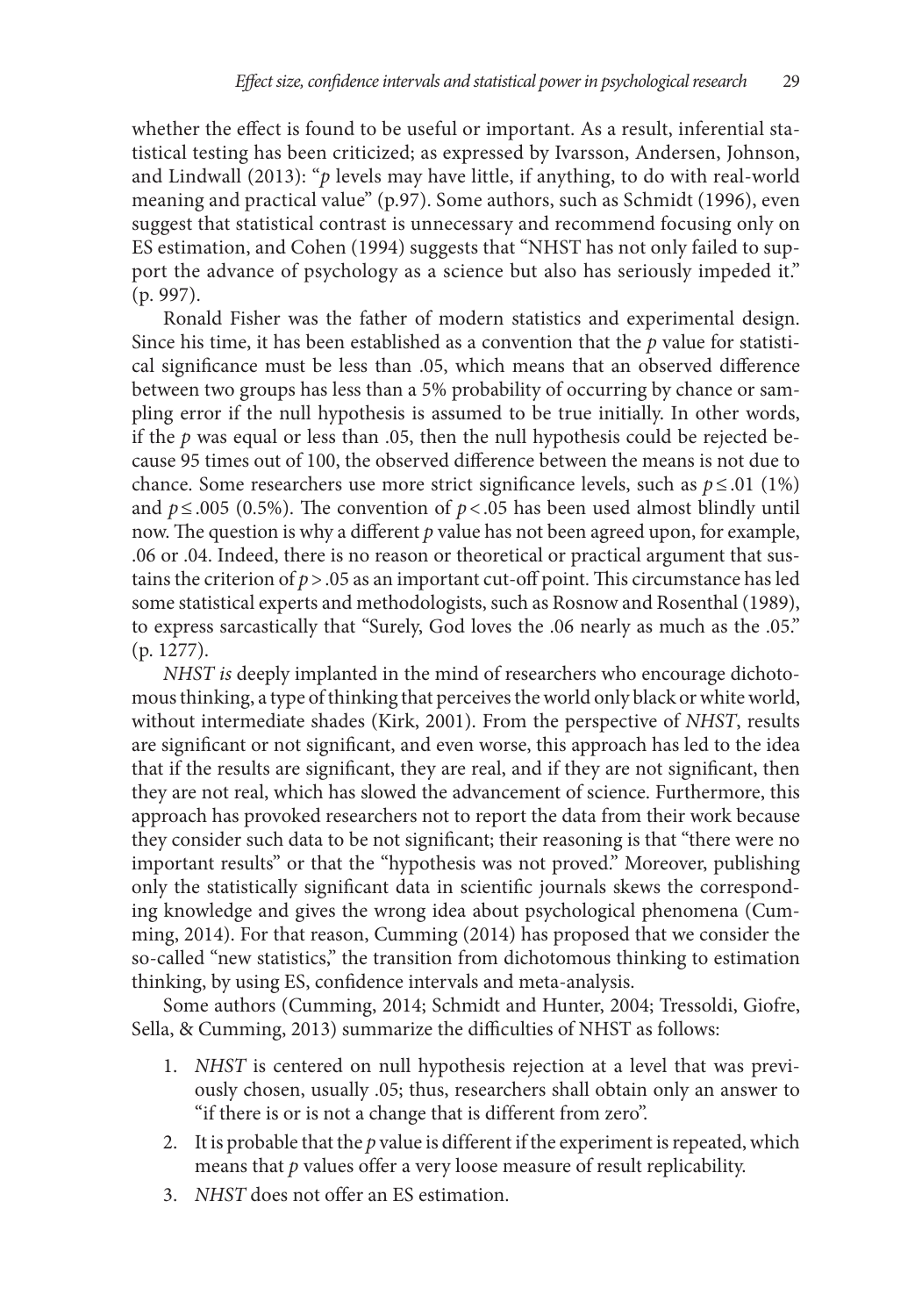- 4. *NHST* does not provide information about accuracy and error probability from an estimated parameter.
- 5. Randomness (in sampling or in participants' assignments to groups) is one of the key pieces of the NHST procedure because without it such statistical contrasts are irrelevant when the null hypothesis is assumed to be false *a priori*. Nevertheless, there is no evidence that the null hypothesis is true with respect to attempting to reject it.
- 6. The likelihood of rejecting the null hypothesis increases as the sample size increases; therefore, *NHST tells us more about N than about the hypothesis.*  The interpretation of statistical significance becomes meaningless when the sample size is so large that any detected difference, however small or even trivial, shall allow the rejection of the null hypothesis. In this way, for example, when applying an intervention to a group of  $N=50$  compared with a control group of the same size, in a quality-of-life scale from 0 to 100 points, a difference of 10 points between the two groups will be needed to reach  $p < .05$ , but with a sample of 500 persons in each group, statistical significance can be reached with a difference of only 3 points (see Figure 1). The question is: for a treatment that produces a quality-of-life improvement of only 3%, is it important to patients regardless of whether it is statistically significant?
- 7. Many researchers espouse the idea that the significance level is equal to causality, but it is not; statistical significance is only one element among many that enables us to discuss causality (Nyirongo, Mukaka & Kalilani-Phiri, 2008).

Some statisticians and researchers believe that not only is the *NHST* unnecessary, it has also damaged scientific development. As stated by Schmidt and Hunter (2002, p. 65): "Significance tests are a disastrous method for testing hypotheses, but a better method does exist: the use of point estimates (ESs) and confidence intervals (CIs)."



**Figure 1.** This figure shows that the **larger** the **sample size is**, the smaller the differences between groups that will be detected at a significance of  $p < .05$ .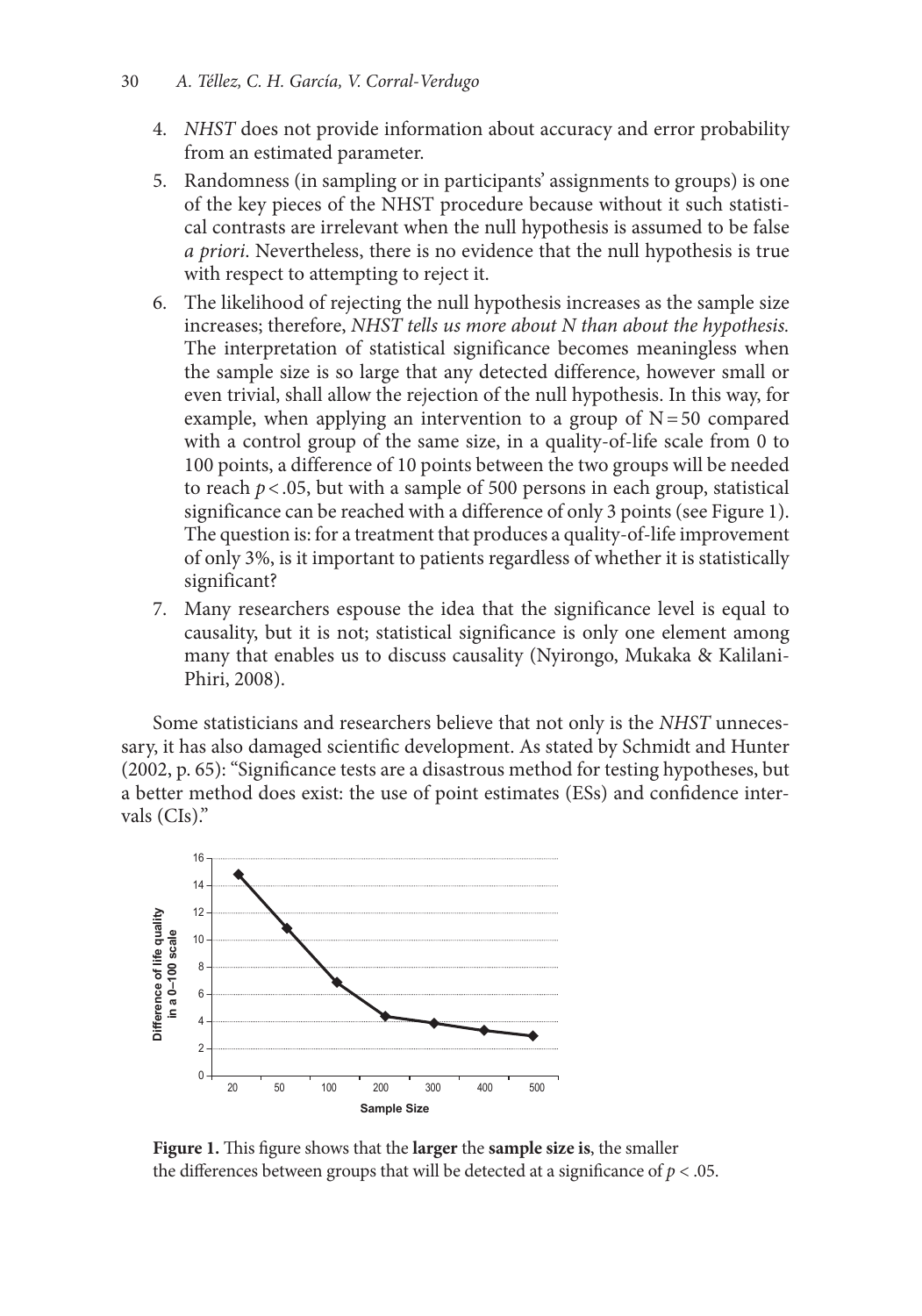## *Why are NHSTs still used?*

If *NHST* offers little information to prove a hypothesis, then the question becomes, why is it still used? Perhaps the explanation of their intensive use in psychological research can be found in the fact that **most of the measurements** are **ordinal.**

Inferential statistical tests have been used and are still used in making the decision to reject or accept a hypothesis. It is likely that the main attraction of NHSTs is their objectivity when establishing a criterion such as the  $p < .05$  minimum value, which excludes researcher subjectivity; on the other hand, practical and clinical significance requires a subjectivity component. Often, researchers did not want to be committed to a decision that is impregnated into implicit subjectivity, for example, in terms of social relevance, clinical importance, and financial benefit. Nonetheless, in the foregoing, Kirk (2001) argues that science would gain greater benefits if a researcher was focused on the magnitude of an effect and its practical significance, believing as well that "No one is in a better position than the researcher who collected and analyzed the data to decide whether the effects are trivial or not" (p. 214).

#### **Change of APA editorial policy (under pressure) regarding ES**

For many years, critics of NHST, usually experts in statistics and methodology in social sciences and behavior, have recommend reporting ES in addition to statistical significance (Wilkinson, 1999).

This pressure was especially high in the American Psychological Association (APA) and was reflected for the first time in the Publication Manual of the APA 4th ed. (1994), in which authors of research studies are **"encouraged"** to report the ES (p. 18). This soft recommendation, however, contrasted with rigid demands for less essential aspects, such as the order and form of the literature references.

In 1999, after a long period of work, Wilkinson and the APA Task Force on Statistical Inferences prepared a report that stated: "researchers must **always** publish the effect size in the main results" (p.599).

In response to Wilkinson and the Task Force recommendations, APA, in its Publication Manual, 5th ed. (2001), recommended the following to researchers: "For the reader to fully understand the importance of your findings, it is **almost always** necessary to include some index of the effect size or strength of the relationship in your Results section" (p.25). As observed, APA had yet to dare to fully endorse the use of ES.

In the sixth edition, APA (2010) stated that "NHST is but a starting point and that additional reporting elements such as effect sizes, confidence intervals, and extensive description are needed to convey the most complete meaning of the results" (p. 33). Additionally, it stated that a complete report of all of the hypotheses proven, effect size estimates and their confidence intervals are the minimum expectations for all APA journals (APA, 2010, p.33). In this last edition, APA already widely recommended the use of ES in addition to ES confidence intervals, and the fact that it affirmed that NHST "is but a starting point" indicates a very clear change in the method of analyzing and construing research results in psychology. This was a consequence of the pressure from outstanding researchers and statisticians, such as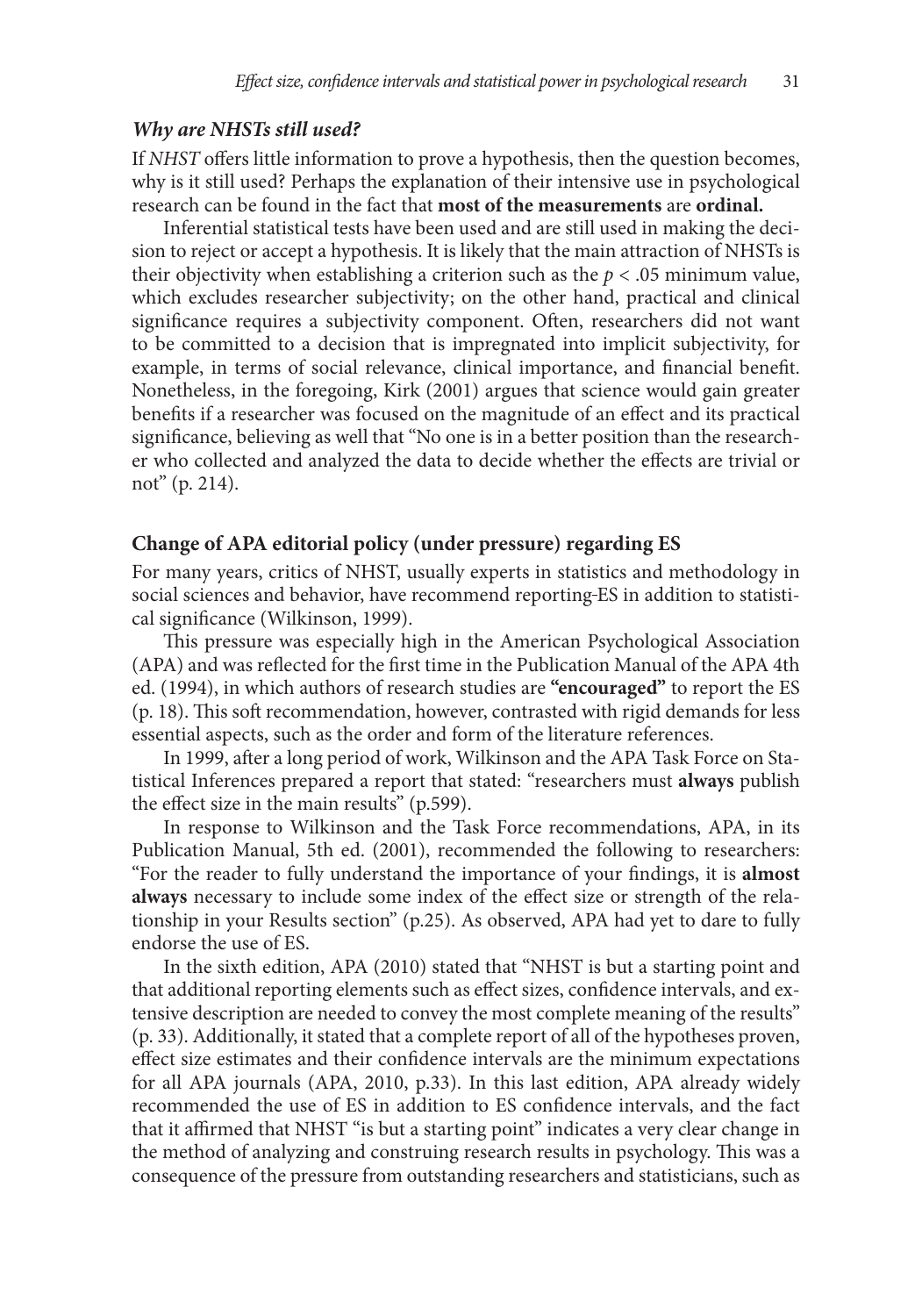Cohen (1992a), Thompson (2002), Rosnow (1989), Rosenthal (1994), Schmidt and Hunter (2002), and Cumming (2014), among others.

Encouraging researchers to report ES and confidence intervals in their research studies greatly depends on the policies of scientific journals, as stated by Kirk (2001): "Journal editors are the gatekeepers for what appears in our scientific journals. They must be knowledgeable about good statistical practices and make authors adhere to those practices" (p. 217). It is expected that such a policy will be extended to all scientific journals in psychology. We consider, however, that journal editors' attitudes are not the only obstacle and that graduate-level statistical training is also implicated (Aiken, West, Sechrest & Reno, 1990). There, students do not receive information and structured teaching regarding the use and importance of different types of ES and confidence intervals in different types of research designs, as the APA recommends; most of the information is focused on different types of NHST (e.g., *t* test, ANOVA, *X2* , among others).

## **Is ES being reported in scientific articles as recommended by the APA?**

The foregoing has caused journal editors to increasingly request not only inferential statistics but ES, as well (Schmidt & Hunter, 2004). In 2004, there were already 23 important education psychology journals with editorial policies that indicated the need to report ES in research studies. Although many journals disregard APA recommendations, however, the number of research studies that report ES is increasing. For example, Mathews et al. (2008) analyzed 101 articles from 5 psychology journals for the period from 1996 to 2005 and found that the number of articles that reported ES in their results increased 26% from 1996 to 2000 and 46% from 2001 to 2005. On the other hand, McMillan and Foley (2011) analyzed 417 articles in 4 specialized journals in education and psychology that were published in the period from 2008 to 2010 and found that 74% of the studies reported ES measures. The most often used ES tests were Cohen's *d* and eta<sup>2</sup>, with Hedges *g*, *odds ratio*, Cohen's f, and omega<sup>2</sup> being used less. When Cohen's *d* was reported, it was generally followed by indications from the cited researcher (Cohen, 1992a), to interpret the results  $(0.2 = "small effect", 0.5 = "medium effect" and 0.8 or higher = "large effect").$ The percentage of articles that used this convention was very high (94%). Interestingly, these authors noted that half of the sample articles' authors did not construe the ES results; they only reported Cohen's value, which shows a lack of knowledge of the ES relevance in the research that was performed (McMillan & Foley, 2011).

Not all editors of high-impact scientific journals request their authors to use the best statistical standards; for example, journals that are very prestigious, such as *Nature* and *Science,* only report statistical significance test reports of a null hypothesis in 89% and 42% of their articles, respectively, without reporting the SE or confidence intervals, among other statistical tests that measure the magnitude of an effect. In contrast, other magazines with less impact, such as *Neuropsychology*, *Journal of Experimental Psychology-Applied* and *American Journal of Public Health,* do report SE or their confidence intervals; the foregoing has excited the question from some authors as to whether high impact is equal to high statistical standards in scientific journals, and the answer is no (Tressoldi et al., 2013).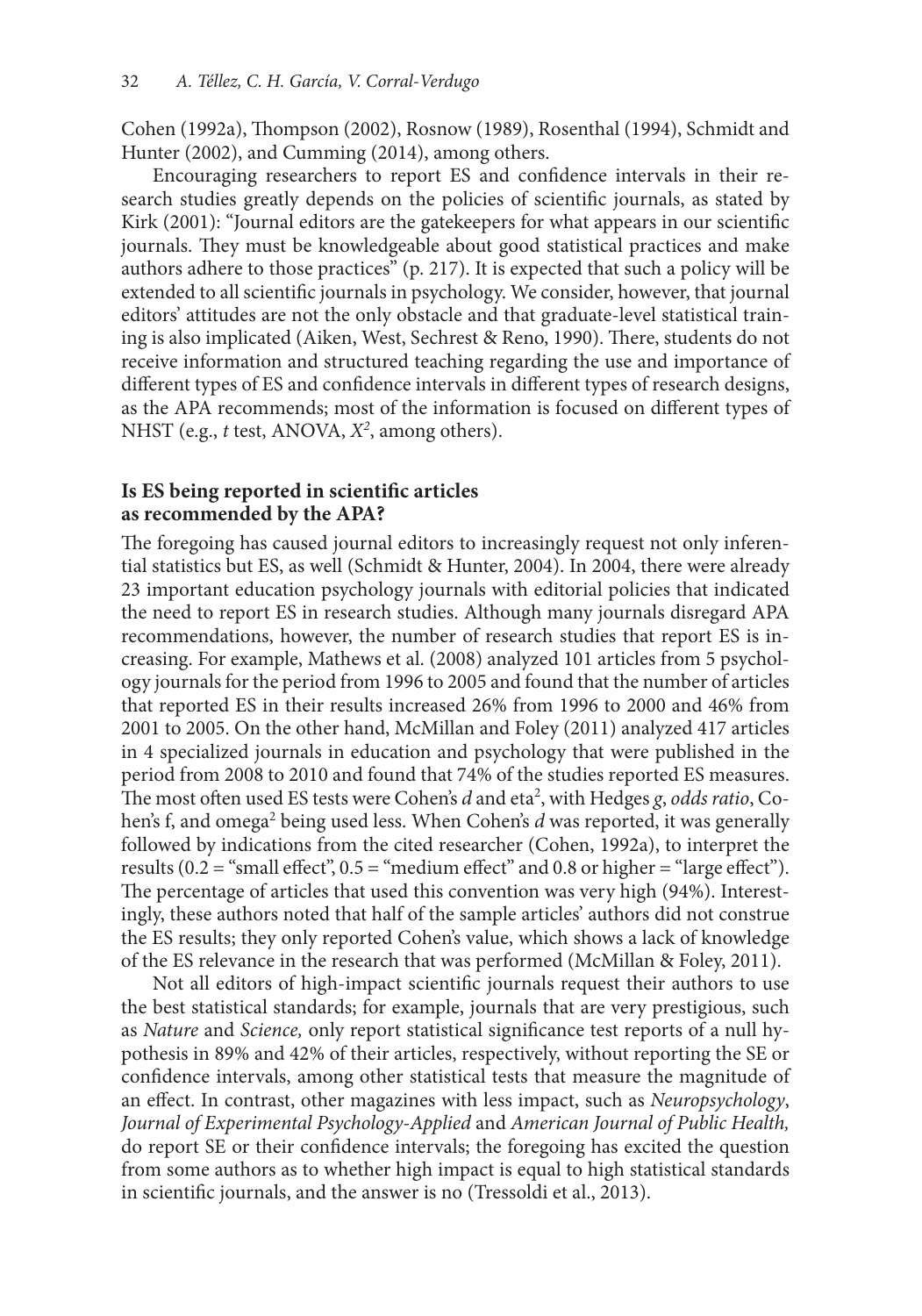It is noteworthy that the Basic and Applied Social Psychology (BASP), a prestigious journal in the field of social psychology, recently communicated to researchers interested in publishing in it the decision to ban NHST procedures from BASP. The editorial note states that:

"If manuscripts pass the preliminary inspection, they will be sent out for review. However, prior to publication, authors will have to remove all vestiges of the NHST procedures (p-values, t-values, F-values, statements about 'significant' differences or lack thereof, and so on)" (Trafimow & Marks, 2015, p.1).

But, incredibly, at least for us, they also banned the use of confidence intervals because CIs and p-values are based on the same statistical theory. BASP does encourage the use of descriptive statistics, such as effect sizes (Trafimow & Marks, 2015).

Concerning educational research, the American Educational Research Association (AERA, 2006) recommends that research statistical results include a **size effect** of any type as well as the respective confidence intervals, and the in case of a hypothesis evaluation, the respective statistical tests.

The winds of change have also arrived in the field of medicine. The 2014 document "Recommendations for the Conduct, Reporting, Editing, and Publication of Scholarly work in Medical Journals" from the International Committee of Medical Journal Editors (ICMJE) contains the following recommendation: "Avoid relying solely on statistical hypothesis testing, such as *p* values, which fail to convey important information about effect size and precision of estimates" (p. 14). More and more frequently, opinions with respect to NHST have little to offer, and they must not be used in medical research. For example, the Chief-in-Writing of the Revista Panamericana de Salud Pública, criticizing the use of NHST in research, stated that "Researchers who obtain (statistically) significant results have previously been satisfied when reaching their goal, without realizing that they have not achieved an improvement, in any way, to the understanding of the phenomenon being studied" (Clark, 2004, p.293). Next, we will describe the effect size in detail.

## **Effect size**

It is clear that NHSTs alone are insufficient to evaluate the effect of a treatment; they must be supplemented by further information to determine more precisely the impact of an intervention or the strength of the relationship between two or more variables. One of these tools is the statistical unit that is known as the effect size.

ES is defined as the magnitude of impact of an independent variable over a dependent variable; it can be expressed in a general way as the size or strength of the relationship between two or more variables (Rosenthal, 1994). An ES also represents a standardized value that calculates the magnitude of the differences between groups (Thomas, Salazar & Landers, 1991). Synder and Lawson (1993) state that ES directly indicates the degree to which a dependent variable can be controlled, predicted, or explained by an independent variable. In this way, ES refers to the magnitude of an effect that is, in this example, the difference between group A (which received the treatment) and group B (which did not). If the treatment effects in group A are truly notable compared with those of the control group, then we want to know the magnitude or size of this effect, and consequently, the extent to which this phenomenon is expected to occur over the entire population.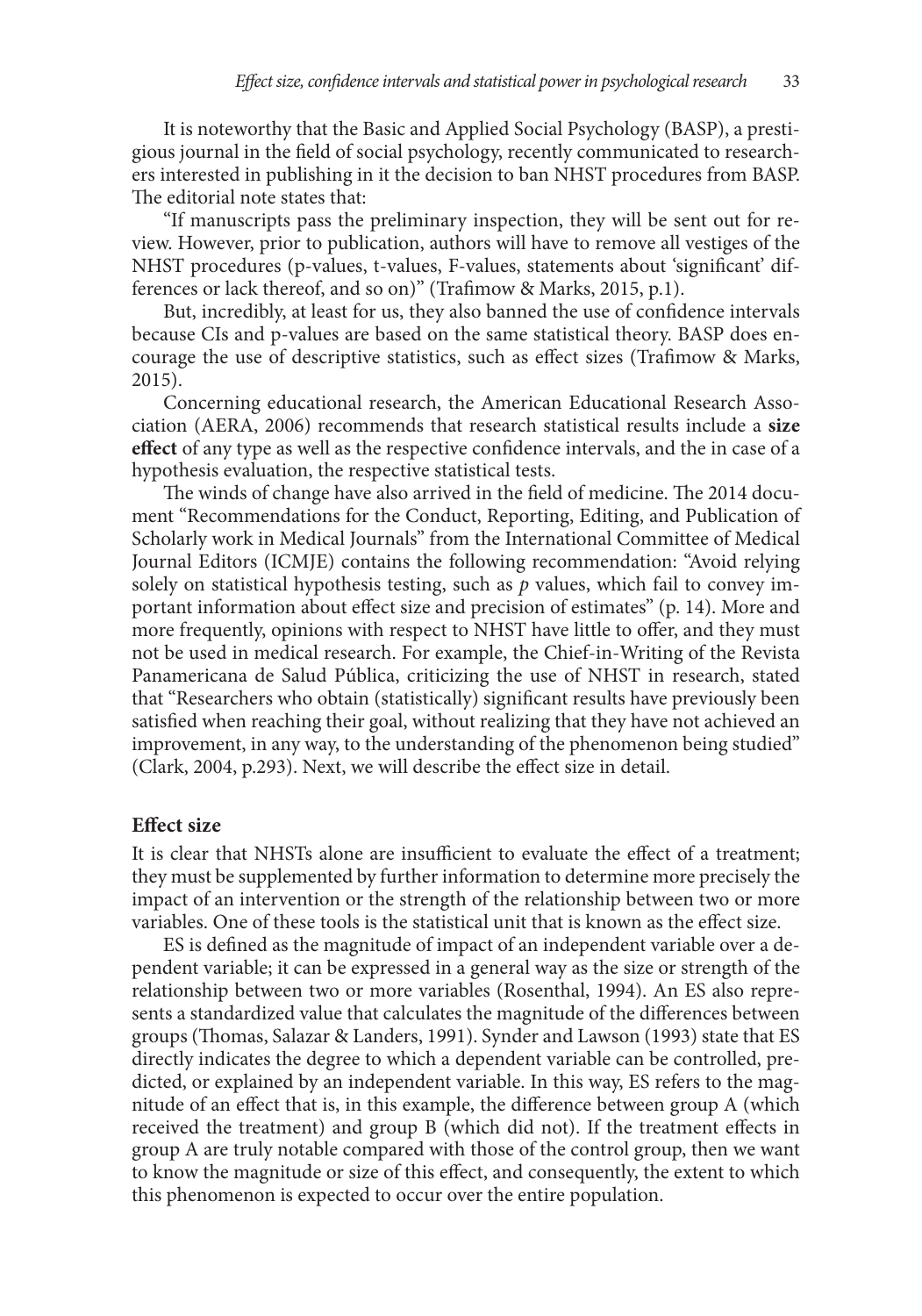An ES is a direct way of measuring the effectiveness of a specific intervention because it is independent of the sample size and the measurement scale; moreover, considering the changes in both the scores and the variation (standard deviation) would allow us to know understand how relevant the interventions are.

In summary, we can state that ES is useful to: 1) estimate the sample size that is required to obtain an acceptable statistical power (0.80); 2) integrate the results from a series of empirical research studies in a meta-analysis study; 3) complement NHST data, and 4) determine whether research results are significant from a practical standpoint (Kirk, 2007). SEs can be useful in the following cases:

- 1 To identify the magnitude of a treatment effect in a determined group (pretest and post-test).
- 2 To see the efficacy of a treatment compared with other groups (control group and intervention group).
- 3 To identify changes through time in a determined group; all of the data must be on a common standardized scale.
- 4 To identify the degree of correlation between two or more variables.

## **Types of ES**

Broadly, ES is a term that is used to describe a family of indices that measures the effect size of a treatment (Rosenthal, 1994), and Cohen's *d* is one of those indices. Einect size of a treatment (Rosenthal, 1994), and Conen s *a* is one of those mattes.<br>To observe the difference between a control group ( $\overline{X}$ *con*) and an experimental Fo observe the unterleft between a control group  $(X$ *on*) and an experimental group  $(\overline{X}exp)$ , the means of both groups are compared, and that difference is divided by the pooled standard deviation of both groups. The pooled standard deviation is found as the root mean square of the two standard deviations. This index was proposed by Cohen (1992b), who identified it using the letter *d*. He was the first to highlight the importance of the effect size in psychological research.

Researchers have long discussed whether the standard deviation used to obtain ES must be the one proposed by Cohen (1988), the combined standard deviation or the pooled standard deviation of both groups, which is as follows:

$$
d = \frac{\overline{X} \exp - \overline{X} \cos}{SD \text{ combine}}
$$

On the other hand, Gene Glass (Smith & Glass, 1977) proposed using only the SD of the control group (*SDcon*), which is identified by the Greek symbol ∆ and is called "Glass's delta" because according to this researcher, this SD is not affected by the independent variable and is consequently a more genuine representation of the population's SD.

$$
\Delta = \frac{\overline{X} \exp - \overline{X} \cos}{SD \cos}
$$

Instead, Cohen (1988) proposes using the pooled SD of both groups, arguing that the two groups contribute to the differences, and when linking the N of the two groups, an SD that is more similar to the population SD can be obtained instead of a sole group's SD.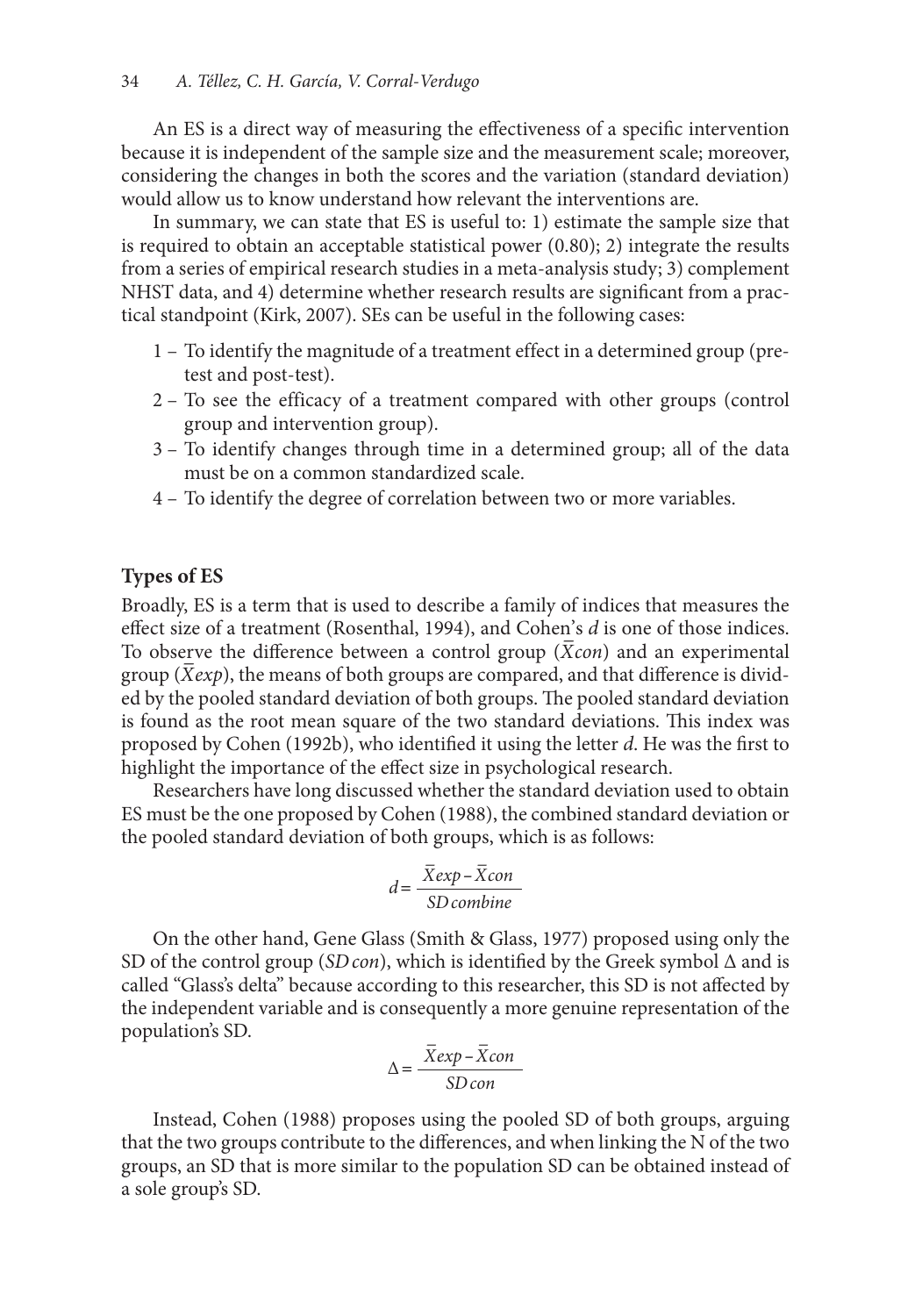Some authors (Huberty, 2002) believe that the NHST and ES metrics offer mutually complementary information: ES indicates the magnitude of the effect that is observed or the strength of the relationship between the variables, while the *p value* indicates only the probability that this effect or strength of the relationship is due to chance, although the latter is better shown by confidence intervals (Cumming, 2014).

Conversely, the ES values *(d)* can be expressed in standardized units using a ranking that ranges from –3.0 to +3.0. Cohen (1992a, 1992b) argues that the comparison between the two groups shows that the degree of ES magnitude must be divided into three types (see Table 1).

| Cohen's deffect size | Interpretation | Differences in SD       |
|----------------------|----------------|-------------------------|
| $d = .0-.19$         | Trivial effect | $\langle 1/5$ from a SD |
| $d = .20$            | Small effect   | $1/5$ from a SD         |
| $d = .50$            | Medium effect  | $1/2$ from a SD         |
| $d = .80$ or higher  | Large effect   | $8/10$ from a SD        |

**Table 1.** Interpretation of the results on *d* according to Cohen's (1992) recommendations

It is important to note that researchers and clinicians may harbor concerns about which ES they should select among the multitude of tests that measure ES and how to interpret the data and calculate the practical benefit of the results. Table 2 below shows the use of several ES according to the type of research, null hypothesis statistical tests and their interpretations.

**Table 2.** Formal techniques that allow ES quantification

| Type of research                             | Indices of effect size                            | <b>NHST</b>           | <b>Effect size</b>                            |
|----------------------------------------------|---------------------------------------------------|-----------------------|-----------------------------------------------|
| Differences between 2<br>groups              | Cohen's $d$<br>Glass's $\Delta$                   | Student t             | $0.20$ small<br>$0.50$ medium<br>$0.80$ large |
| Differences between 3 or<br>more groups.     | Square Eta $(\eta^2)$                             | <b>ANOVA</b>          | $0.01$ small<br>$0.06$ medium<br>$0.14$ large |
| Retrospective study<br>or case control study | Odds ratio (OR)                                   |                       | 1.5 small<br>2.5 medium<br>3.0 large          |
|                                              | Cramer's $Phi(\phi)$                              | Square<br>Chi $(x^2)$ | $0.10$ small<br>$0.30$ medium<br>$0.50$ large |
| Bivariate correlation                        | Coefficient of product-<br>moment correlation (r) |                       | $0.10$ small<br>$0.30$ medium<br>$0.50$ large |
|                                              | Coefficient of determina-<br>tion $(r^2)$         |                       | $0.01$ small<br>$0.09$ medium<br>$0.25$ large |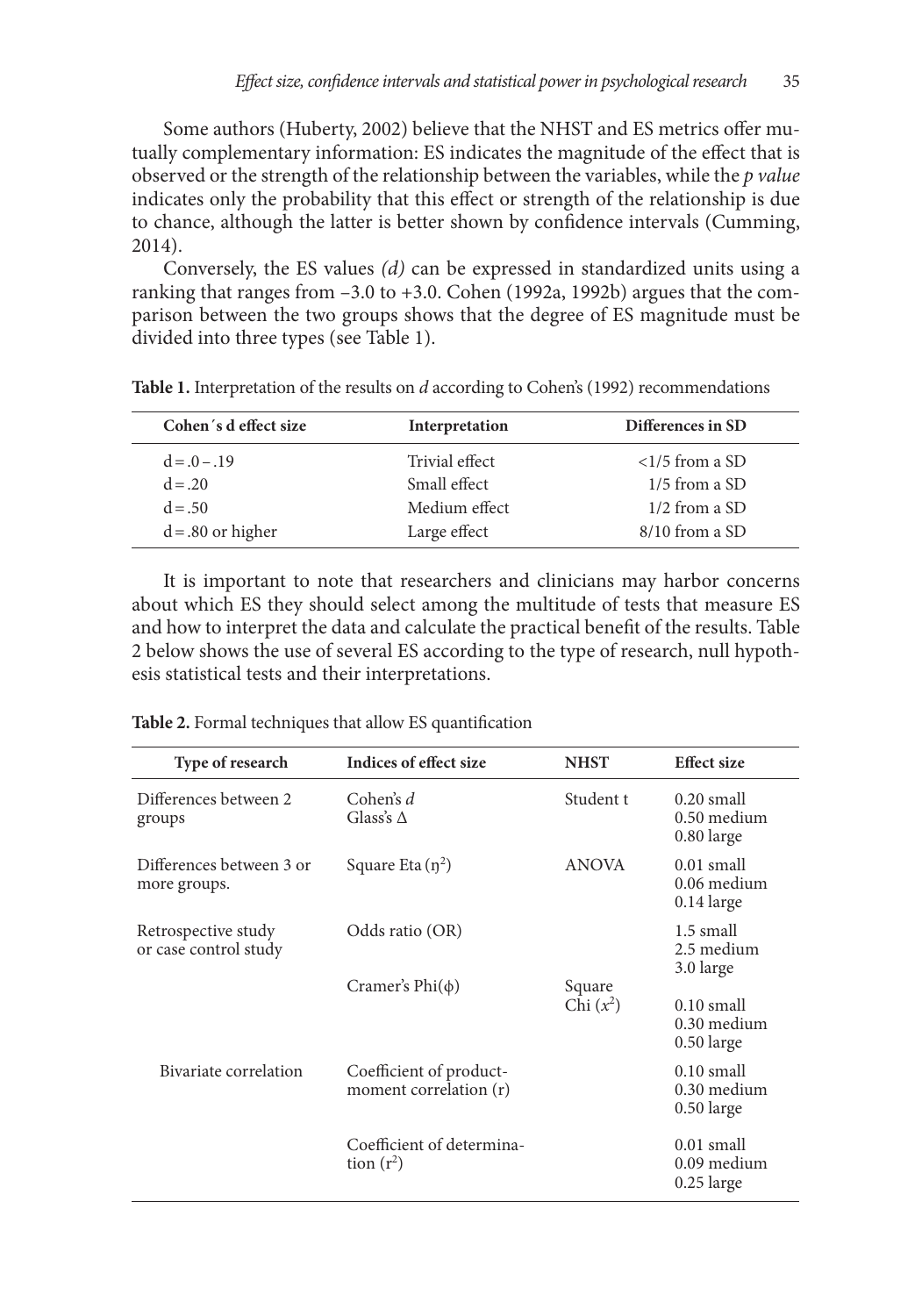Diverse formal techniques that allow ES quantification have been developed for diverse statistical tests, including the *t* test, *r* correlational analysis, and analysis of variance, among others (See Table 2). These ES estimation techniques have a practical application in psychology, and they offer common metrics by which the research results of a meta-analysis can be integrated.

The ES calculation can be performed regardless of whether *p* was significant (Rosnow & Rosenthal, 1989) for the following reason: ES can guide the sample size that is necessary in future studies because in every statistical test, the power of the test (understood as the capacity to reject the null hypothesis as being false) is determined by the *p* level, sample size and effect size. These 3 aspects are so interrelated that when two of them are known, the third one can be easily determined. Knowing the *p* level and effect size, it is possible to determine the sample size that is required to obtain the desired significant statistical result. In this way, if the results from the research are not statistically significant but present practical significance, meaning that there is a medium or large ES, then to obtain statistical significance, it would only be necessary to increase the sample size. Similarly, the higher the ES, the smaller the sample size that is required to detect a significant *p* value (See Figure 2).



**Figure 2.** The degree to which the null hypothesis is false is indicated by the Ho vs Hi discrepancy, which is called the effect size. A large ES (0.80) indicates a small overlap; a small ES indicates a large overlap (0.20).

With regard to the ES values that are classified as small, medium and large, Cohen (1992b) expressed the following: "My intent was that medium ES represent an effect likely to be visible to the naked eye of a careful observer… I set small ES to be noticeably smaller than medium but not so small as to be trivial, and I set large ES to be the same distance above medium as small was below it." (p. 99) (See Table 3).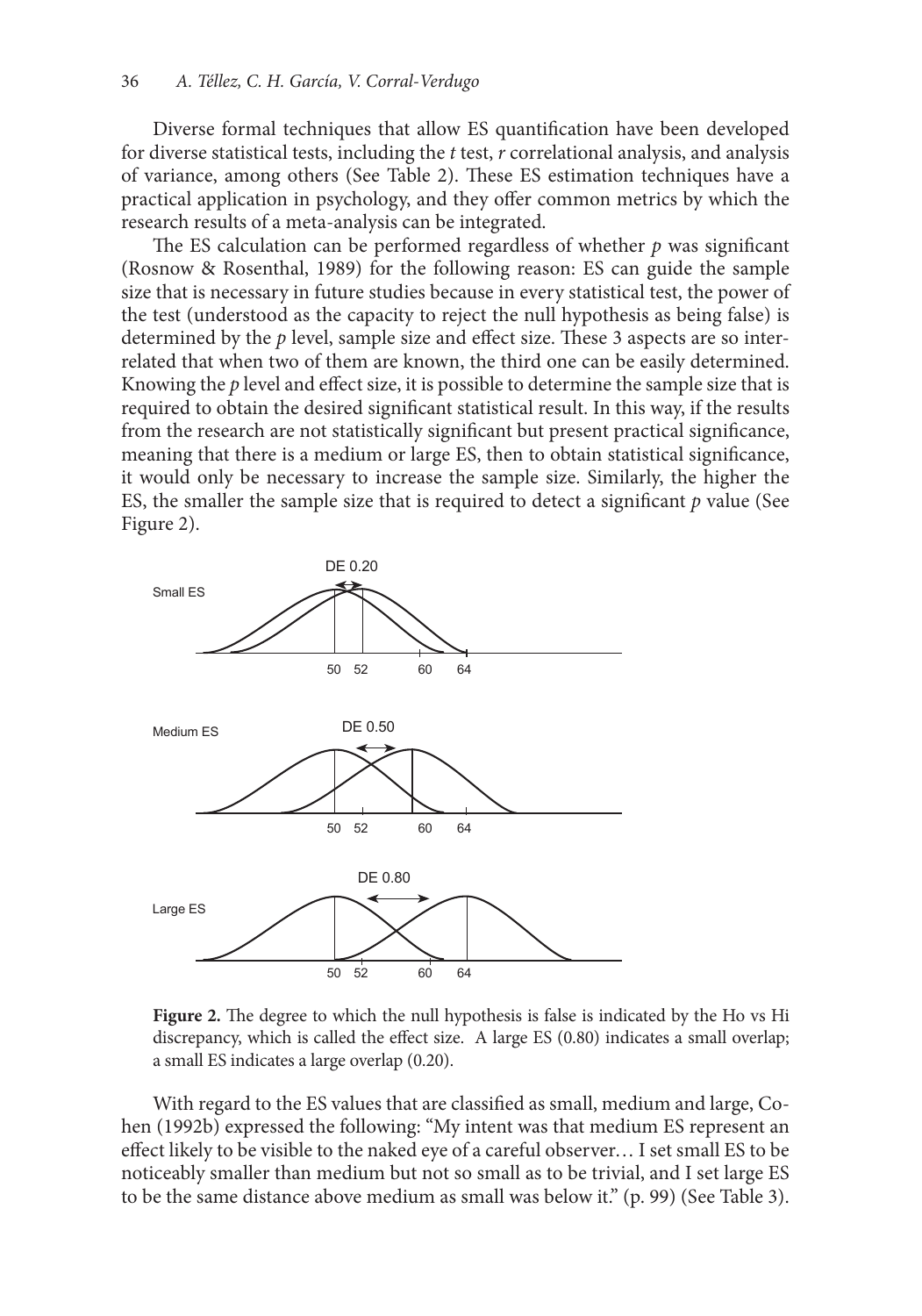| <b>Effect magnitude</b><br>according to Cohen | Cohen's d effect size | Percentile rank | Non-overlapping<br>percentage |
|-----------------------------------------------|-----------------------|-----------------|-------------------------------|
|                                               | 0.0                   | 50.0            | 0%                            |
| Small                                         | 0.1                   | 54.0            | 7.7%                          |
|                                               | 0.2                   | 58.0            | 14.7%                         |
|                                               | 0.3                   | 62.0            | 21.3%                         |
|                                               | 0.4                   | 66.0            | 27.4%                         |
| Medium                                        | 0.5                   | 69.0            | 33.0%                         |
|                                               | 0.6                   | 73.0            | 38.2%                         |
| Large                                         | 0.7                   | 76.0            | 43.0%                         |
|                                               | 0.8                   | 79.0            | 47.4%                         |
|                                               | 0.9                   | 82.0            | 51.6%                         |
|                                               | 1.0                   | 86.0            | 58.9%                         |

**Table 3.** ES magnitude, its percentile rank and non-overlapping percentages

### **Correlation Coefficient: A Type of Effect Size**

Correlation is defined as the degree to which two variables covariate, meaning that two variables are correlated if they jointly vary. Usually, a correlation coefficient is used (e.g., Pearson's *r*) to measure the degree of strength and direction (negative or positive) of this association, the formula for which is the following:

$$
r_{xy} = \frac{\sum Zx - Zy}{N}
$$

The correlation coefficient or "*r*" is perhaps one of the most common measures of ES. The correlation coefficient expresses the degree to which the subjects are similarly ordered in two variables, simultaneously. Similar to the d value, Cohen established *r*=.10 or more to be a small effect size; *r*=.30 or more to be a medium effect size; and *r*>.50 to be a large effect size (Hemphill, 2003).

It is possible to convert the value from any statistical test into a correlation coefficient; for example, the results of independent-sample t-tests can be converted to an effect size that is called equivalent *r*, and its formula appears below (Rosenthal & Rubin, 2003):

equivalent 
$$
r = \sqrt{\frac{t^2}{t^2(N-2)}}
$$

In addition, when the chi square  $(x^2)$  value is known, the effect size can be obtained with the following formula:

$$
r = \sqrt{\frac{x^2(1)}{N}}
$$

On the other hand, when the correlation coefficient *r* is squared, we obtain the coefficient of determination  $(r^2)$ , which indicates the proportional covariation of a variable with respect to another variable. If  $r^2$  is multiplied by 100, then a common variability percentage between the variables is obtained. Thus, *r*=.10, which Cohen considers to be small, shall have a coefficient of determination of 1%, and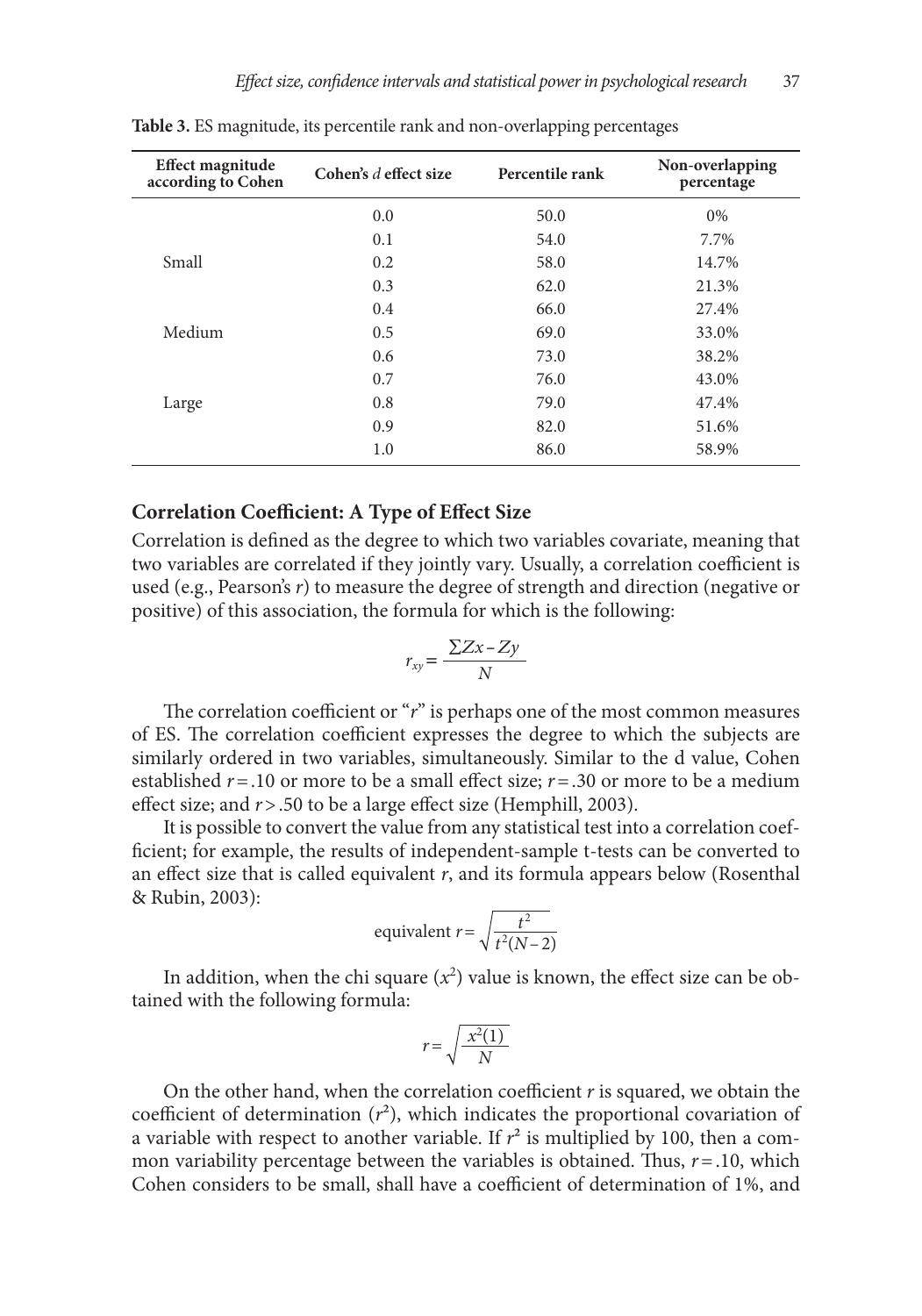*r*=.20 or medium has a coefficient of determination of 4%, and a large *r* of .50 has 25% (Morales-Vallejo, 2008). When *r*=.50, it means, for example, that variable *X*  explains 25% of the variability in *Y*.

### *The Mann-Whitney U test*

The Mann-Whitney U test is a non-parametric alternative to the independent-samples *t* test in the case of non-normality. The effect size for the Mann-Whitney U is calculated as follows:

$$
r = \frac{Z}{\sqrt{n_1 + n_2}}
$$

Where  $n_1 + n_2$  is the total number of observations on which z is based. The calculation of the effect size of the Wilcoxon Signed-rank test as a non-parametric alternative to the paired-samples is given by the same formula.

On the other hand, sometimes it is highly useful to convert estimators such as Cohen's *d* into *r*. This conversion facilitates the posterior carry out of meta-analytical studies. The value of *d* can be converted into an *r* value by using the following formula (Ferguson, 2009):

$$
r = \frac{d}{\sqrt{d^2 + 4}}
$$

In turn, *r* can be converted into Cohen's *d* using the following formula:

$$
d = \frac{2r}{\sqrt{1 + r^2}}
$$

It is important to establish that *r* is an ES in itself and that the strength of this association can be small, medium or large, but when a *p* value is desired, one should consider the sample size of the study in addition to the ES, as the sample size would indicate the probability that the determined *r* value occurred by chance. In this way, an  $r = .50$  (large ES) could be statistically significant if the sample size is  $n = 14$  or higher, but in a sample of  $n=13$  or less, it would not be statistically significant, even if ES continued to be practically significant.

It is also important to note that although the correlation coefficient (*r*) and regression  $(R^2)$  are types of ES, few researchers recognize them and report them as such (Alhija & Levy, 2009).

## **Other types of ES**

When a study presents the means of the results from a control and experimental group with their respective standardized deviations, the interpretation is simple, but when the proportion of patients who improve, did not improve or became worse is presented in a clinical study, the interpretation is more difficult. In this case, the results of the association strength of the relationship are presented as a rank of possibilities or odds ratios (ORs), which is frequently used in clinical studies, especially in cases and controls or retrospective research. An OR is a measure of the association between an exposition and a result; in other words, it expresses the possibility that a result occurs in a determined condition compared with the pos-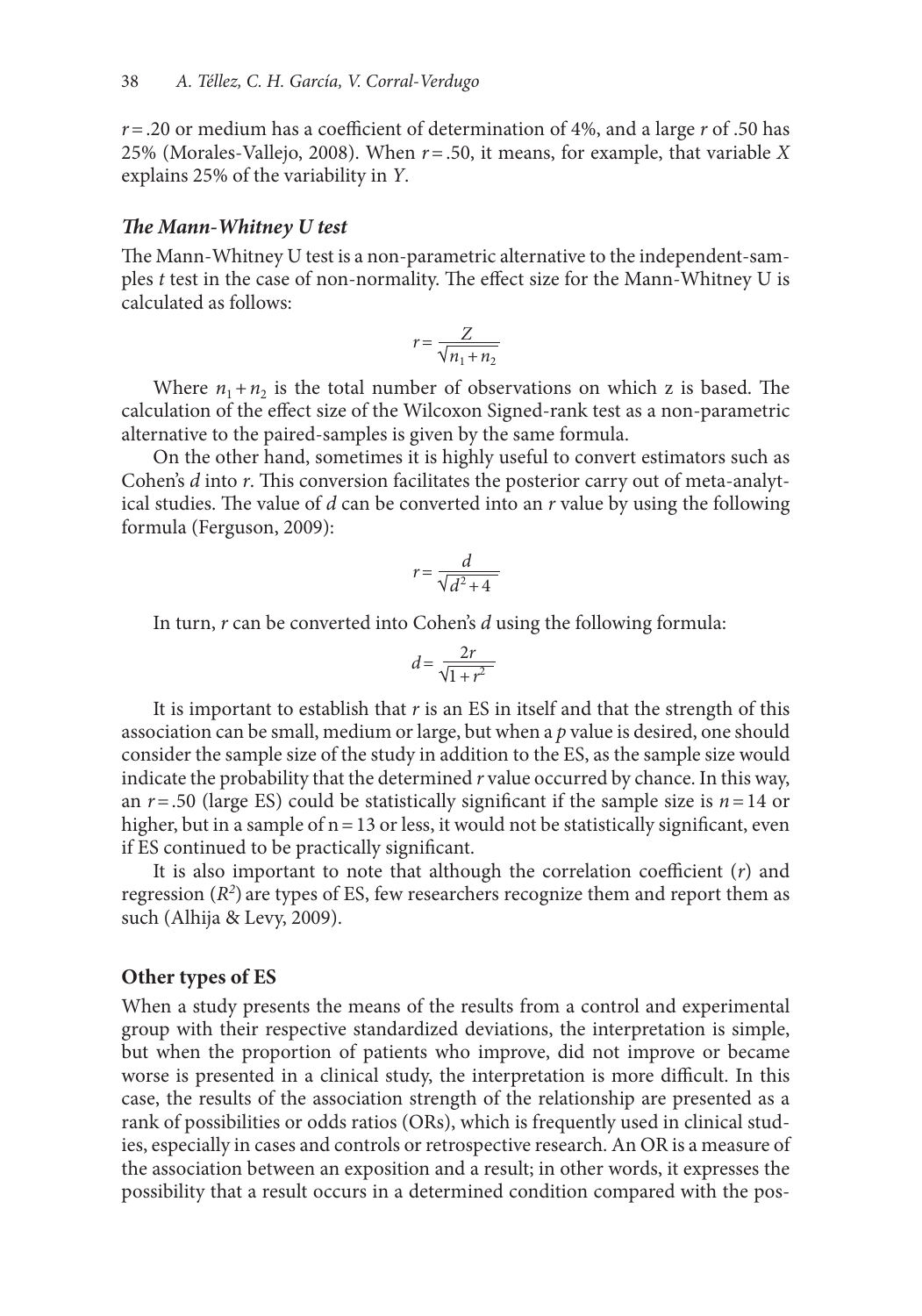sibility that the result occurs when it is not exposed to such a condition (Szumilas, 2010).

An important concept in ORs is "the event," which refers to the proportion of patients who presented a specific result; this can be negative (disease or death) or positive (recovery from a disease) in both the intervention group and control group.

The foregoing is possible if the result is a dichotomous variable, a discrete event that can appear or not (sick/healthy). Although the odds ratio addresses only dichotomous data, showing the presence or absence of something, it can appear partially dichotomous with some degree of improvement or worsening. The latter type of data, however, must be transformed into dichotomous values by specifying a cut-off point on the degree of improvement that reflects an important change; consequently, the proportion of patients above or below such a cut-off point can be obtained.

For that purpose, a  $2\times 2$  table is used to present the results from a clinical study.

|                              | Improved self-esteem<br>$\frac{1}{2}$ SD |                |
|------------------------------|------------------------------------------|----------------|
|                              | <b>Yes</b>                               | N <sub>0</sub> |
| <b>Intervention</b><br>group |                                          |                |
| Control<br>group             |                                          | 13             |

**Table 4.** In this  $2 \times 2$  table, a treatment group and a control group and their improved self-esteem

This example presents results from a study using hypnotherapy. These results show a group of women with breast cancer in which an observation was made on hypnotherapy's effect on self-esteem compared with a control group. The results were that 50% of the intervention group of women obtained a positive change of ½ standard deviation, which is considered to be clinically significant, while at the same time, only 23% of the control group of women improved. The odds ratio value is 2.75, indicating that the effect size is between medium and large (because ES to  $OR = 1.5$  is small,  $OR = 2$  medium and  $OR = 3$  is large in size according to Maher et al., 2006), with a 95% confidence interval [0.63 to 11.9], meaning that it is statistically significant. In other words, the exposure to hypnotherapy increases (by more than double) the self-esteem (2.75 times) of the women with breast cancer compared with the control group.

Additionally, the Phi coefficient  $(\phi)$  is used to evaluate the magnitude of association in the chi-square  $(X^2)$   $2 \times 2$  contingency tables. Phi is a Pearson productmoment coefficient that is calculated with two nominal and dichotomous variables in which the categories could be yes/no or 1/0. Phi is obtained very simply: it is the square root of the result of dividing *X*2 by *N*.

$$
\varphi=\sqrt{\frac{x^2}{N}}
$$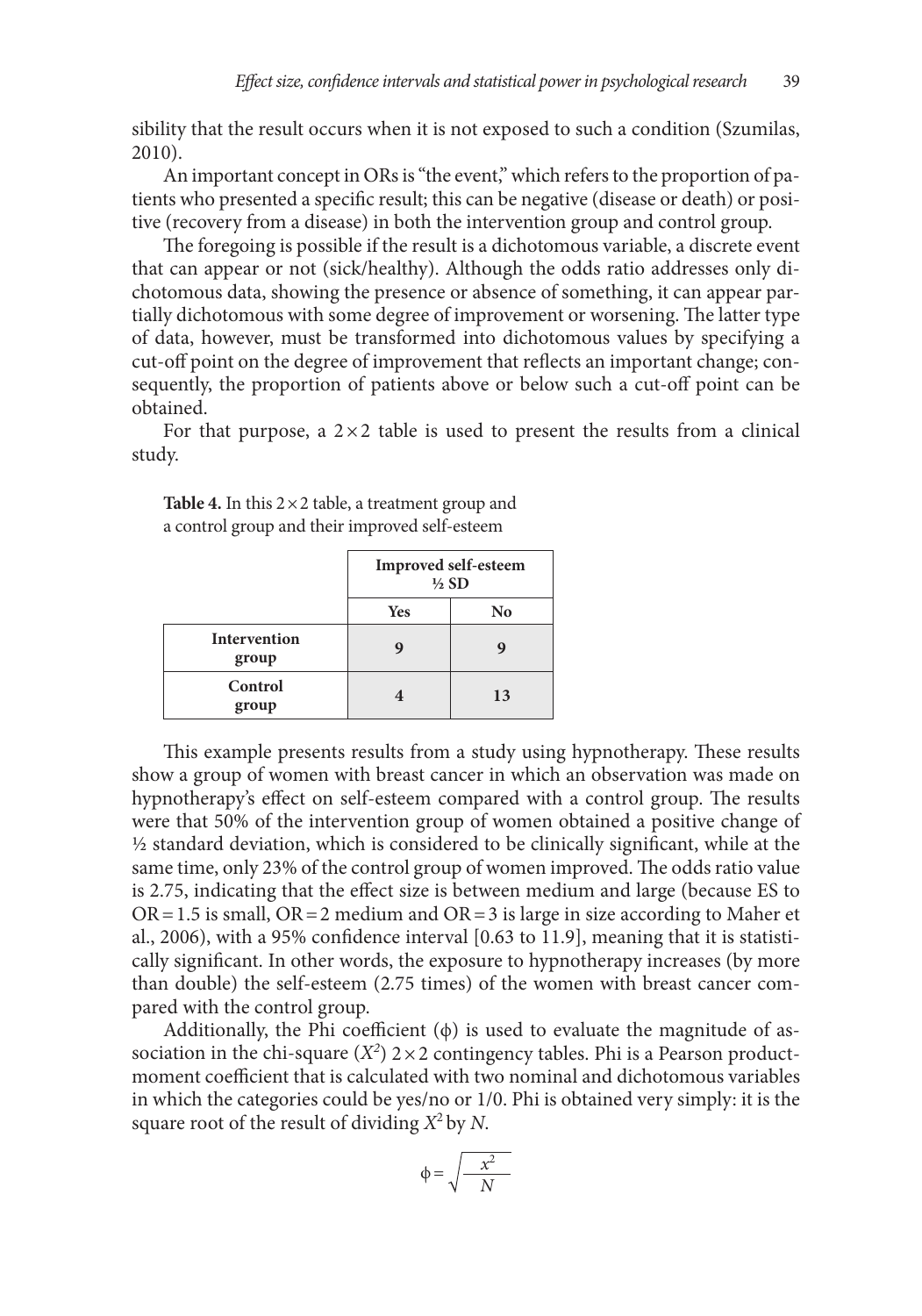When the tables are larger than  $2 \times 2$  (for example,  $3 \times 2$  or  $2 \times 4$ ) and we want to measure the strength of an association, we use Cramer V by considering the following formula:

$$
V = \sqrt{\frac{x^2}{N \cdot k - 1}}
$$

where *k* is the number of groups that are being compared.

## **Confidence intervals on the ES**

Confidence intervals around the effect sizes offer improved accuracy of results because they disclose, in addition to the strength of the association between variables, their direction and the plausible range of an effect as well as the likelihood that the results are due to chance (as is accomplished by NHST) (Grimes & Schulz, 2002). The reason some authors suggest that research designs should be supported by such statistical tools as the effect size and confidence intervals (Cummings, 2014) is that the confidence interval is much more informative than the *p* value because "it indicates the extent of uncertainty, in addition to providing the best point estimate of what we want to know" (p. 13). Moreover, the advantage of confidence intervals is that they facilitate data interpretation and easily detect trivial effects, allowing researchers to make decisions in a more clinically relevant fashion.



**Figure 3.** It is observed that although the effect size in the two studies is the same (*r*=.30), statistical significance is achieved only in the sample of 100 because in the sample of 30, the CI's lower extreme covers  $r=0$ .

When we have, for example,  $r = .30$  in a population of 100 subjects and we wish to obtain the respective confidence interval of that correlation coefficient in a population, selecting a confidence level of 95% ( $Z = 1.96$ ), the external limits (confidence interval) of such a coefficient in the population are given as follows (see Figure 3):

Lower limit  $r-1.96(1/\sqrt{N-1})$ Higher limit  $r + 1.96 (1/\sqrt{N-1})$ 

which results in the following:

Lower limit  $.30-1.96(1/\sqrt{100-1}) = .30-.19 = .11$ Higher limit  $.30 + 1.96 (1/\sqrt{100-1}) = .30 + .19 = .49$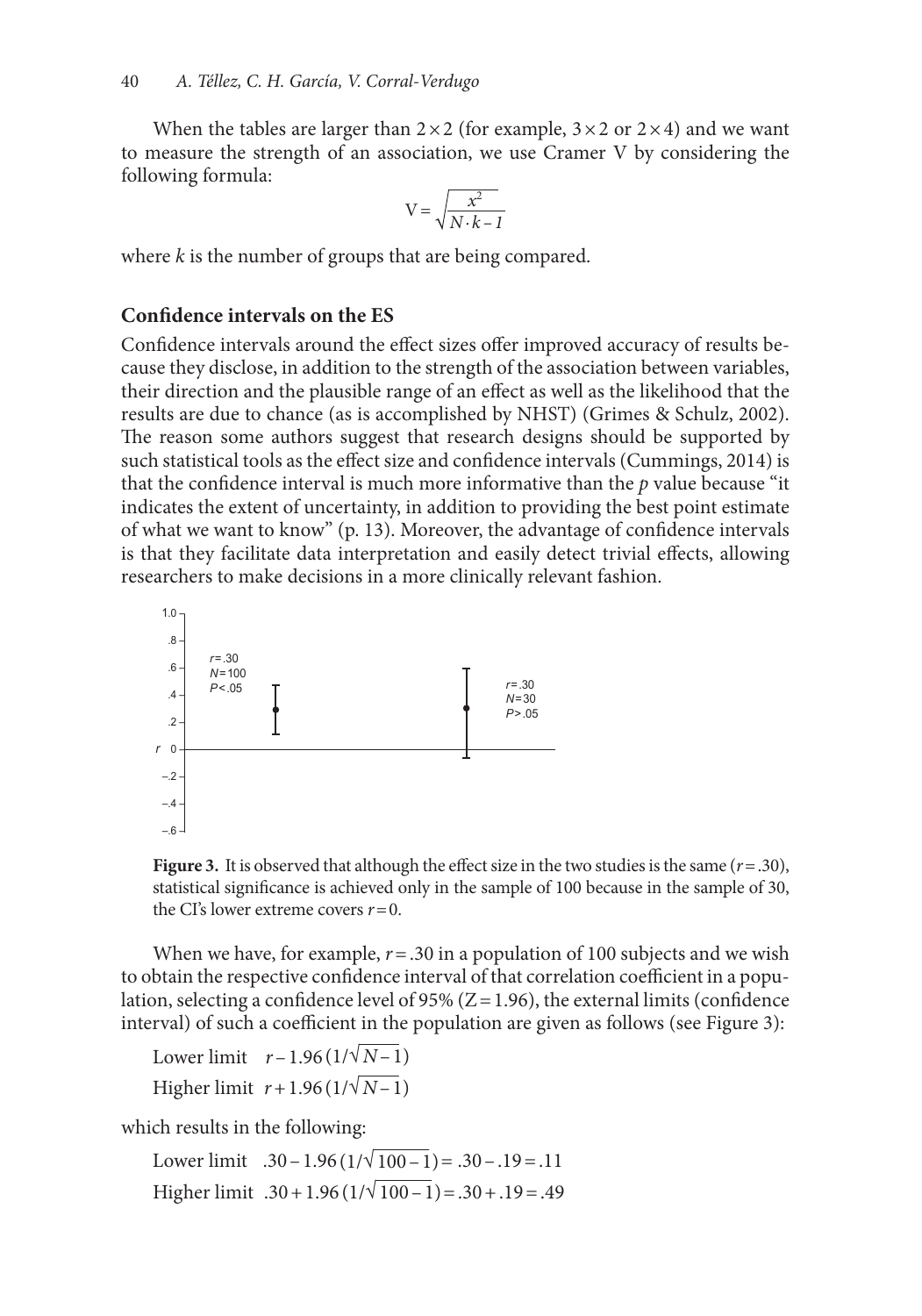In the population, this *r* value falls between +.11 and +.49. If it is a given that both limits are positive and the 95% confidence interval no contains zero, which is the parameter value specified in the null hypothesis, then the result is that  $r = .30$ is statistically significant at the 0.05 level. However, if the *r* value was .30 but there was a smaller sample, for example, 30 persons, then the confidence intervals would be the following:

Lower limit  $.30-1.96(1/\sqrt{30-1}) = .30-.36 = -.06$ Higher limit  $.30 + 1.96 (1/\sqrt{30-1}) = .30 + .36 = +.66$ 

Here, the confidence interval is between -.06 and +.66 and the zero value is between the two limits; in this case, a correlation of .30 with  $N = 30$  does not result in statistical significance. A population size of  $N = 30$  requires a value of  $r = .35$ to obtain statistical significance, and zero is not in the CI range. As it is observed here, two studies can use the same intervention and find the same effect size, but only one can be statistically significant because of the size of the sample (Middel & Van Sonderen, 2002). The ES and its confidence interval, however, provide more information than the one offered only by the *p* value. When a researcher obtains a medium or large effect size but that size does not reach statistical significance, this finding indicates that there is an intervention effect and that the research needs only a higher sample size and/or minor variability. Conversely, if there is a very small ES and/or no clinical importance, but there is statistical significance, then it is probable that the sample size is notably large (see Figure 1). In conclusion, when a statistically significant value is obtained, the *p* value does not communicate whether this significance is due to the sample size or to the ES that is observed between two or more groups or variables (Nyirongo et al., 2008). For this reason, it is preferable to use the confidence interval on the effect size rather than the *p* value, which is a situation that the APA recognizes and recommends (APA, 2010): "Because confidence intervals combine information on location and precision and can often be directly used to infer significance levels, they are, in general, the best reporting strategy. The use of confidence intervals is therefore strongly recommended" (p. 34).

In spite of this APA recommendation, very few researchers report the effect size and its respective confidence intervals. Fritz, Morris, and Reichler (2012) analyzed studies that were published in the Journal of Experimental Psychology: General, during the period from 2009 to 2010 and found that less than half of the studies reported the effect size, and none of them reported the effect size with its respective confidence intervals.

Most statistical software packages include CI results of statistical tests, but few packages calculate the effect size and their respective CI, which would provide more complete and valuable information.

### **Statistical power**

Statistical power refers to the ability of statistical tests to reject a null hypothesis when it really is false. In other words, statistical power is the probability of detecting a real effect when there really is an effect there to be found. Power reflects the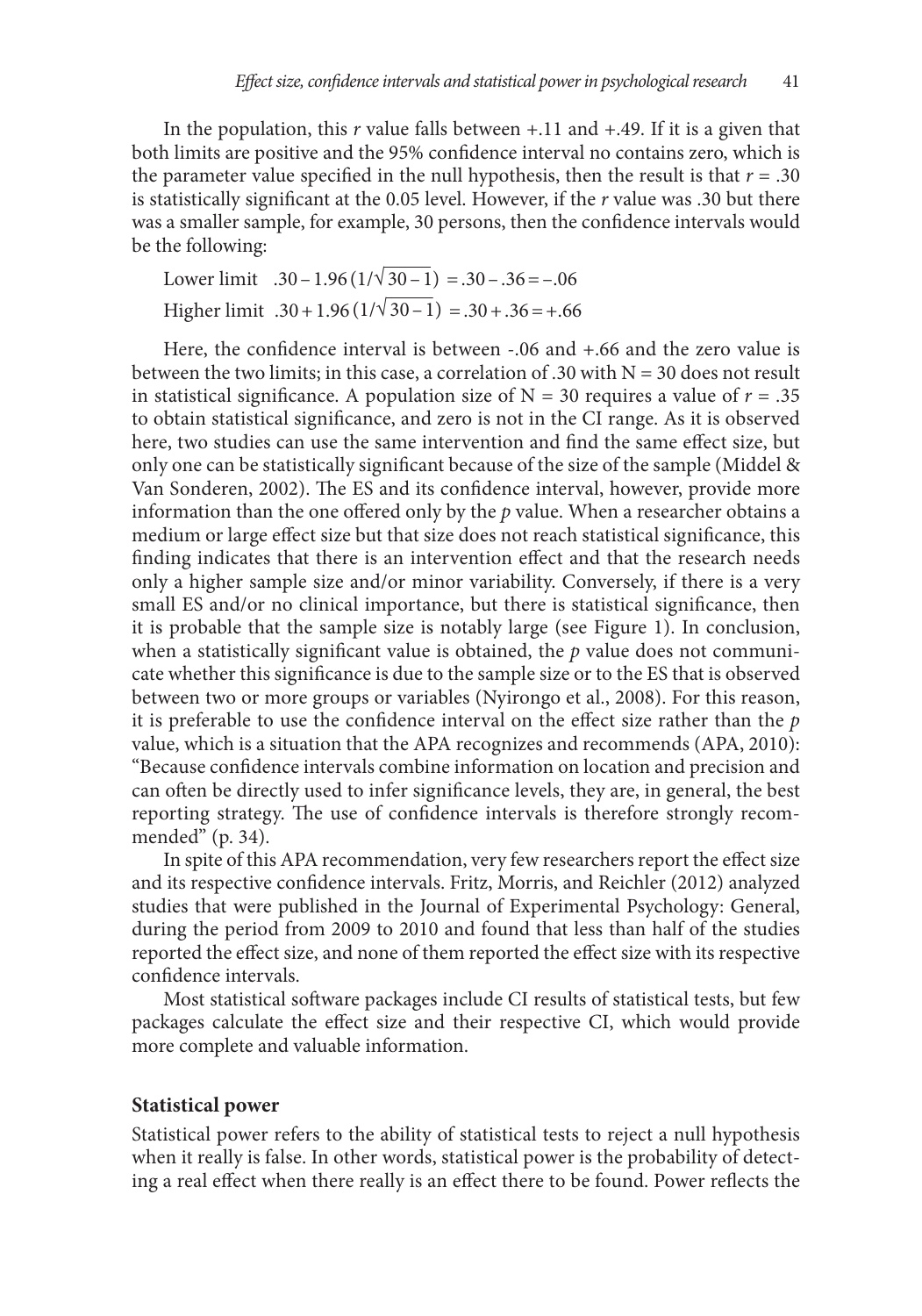sensitivity of the test and is given by  $1-\beta$ , where  $\beta$  is the probability of making a type II error (there are real differences, but the study is insufficiently powerful to detect them). By convention, .80 is an acceptable level of power indicating that there is an 80% chance of correctly detecting an effect if one genuinely exists (Cohen, 1992b). Statistical power depends on three factors: the effect size that you are looking for in the research, the sample size, and the alpha or *p* level. These factors are closely related; knowing the three values, we can obtain the test's statistical power value.

Let us suppose that we wish to research the effect of behavioral cognitive therapy for depression as measured by the Hospital Anxiety and Depression Scale (HADS), and the statistical significance criterion of  $p < .05$  is proposed. Additionally, a minimum effect size of .50 is proposed, which is the ES that is considered to have the minimum clinical or practical importance (Norman, Sloan, & Wyrwich, 2003; Sloan, Cella, & Hays, 2005). Moreover, a power of .80 was recommended by Cohen (1992b). Under these criteria, a minimum sample of  $N=64$  is required in the intervention group and an equal number is required in the control group (see figure 4). If we set a criterion on the ES of .60 for practical significance, however, then we would need only 42 subjects per group, or if we decide on a criterion of a larger size, say .80, then we would require only  $N=24$ . Therefore, increasing the sample size and/or effect size improves statistical power and precision by reducing the standard error of the effect size. Precision is reflected by the width of the confi-



**Figure 4.** To evaluate the differences between the two groups with an effect size of  $D = .50$ , a statistical significance of .05, and a statistical power of 0.80, the required sample size is 64 subjects per group.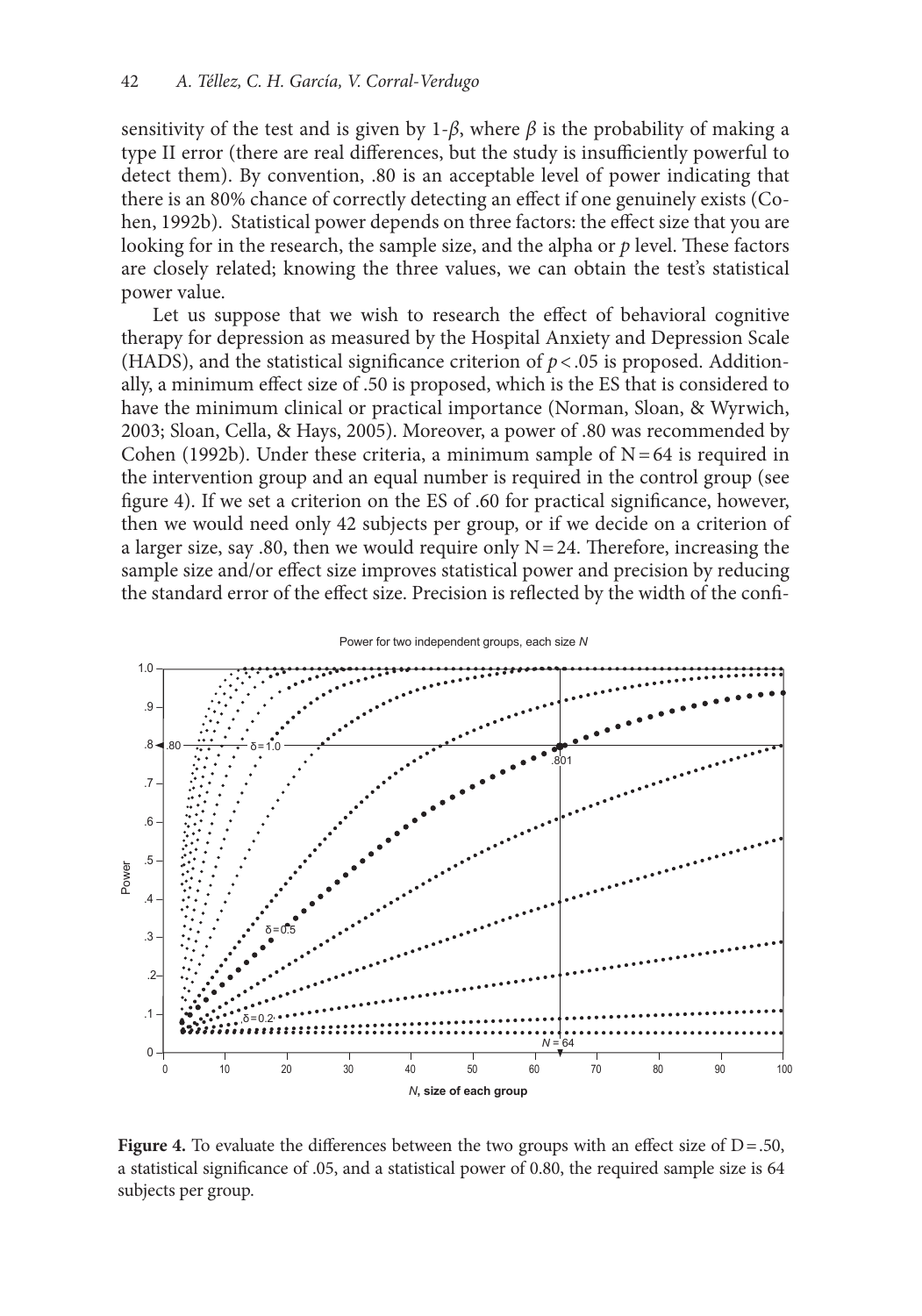dence interval surrounding a given effect size. An effect size with a narrower CI is more precise than a finding with a broader CI.

The statistical power of .80 or  $\beta$  = .20 and a p value of .05 is four times more likely to produce a type II error than a type I error, and according to Cohen (1992a) is preferable to make a type II error than type I error. Cohen observed that most of the articles published in journals show a medium power of .47, even of .25, which indicates that the probability of making false decisions is very high. Cashen & Geiger (2004) discovered that only 9.3% of 43 studies analyzed the statistical power associated with the testing of null hypotheses, and the average statistical power of all studies was too small (.29). These authors note the following: "An important finding of this power assessment study was that explicit consideration of the power issue was almost nonexistent among researchers testing null hypotheses" (p. 161). In sum, many researchers are unaware of the statistical power of their studies and the consequences of low statistical power.

As we have shown, optimum statistical power (.80) is very important for generating knowledge. Failing to use an appropriate statistical power implies increasing the risk of obtaining false conclusions, rejecting the null hypothesis when it is not true (type I error) or accepting that there are no differences between groups when there truly are differences (type II error). Additionally, the lack of sufficient statistical power can provoke a waste of financial resources and even ethical problems because we are wasting patients' time for research that *a priori* does not fulfill the requirements of a good study.

It is important to emphasize that the APA (2010) also exhorts authors to report statistical power: "When applying inferential statistics, take seriously the statistical power considerations associated with the tests of hypotheses. Such considerations relate to the likelihood of correctly rejecting the tested hypotheses, given a particular alpha level, effect size, and sample size. In that regard, routinely provide evidence that the study has sufficient power to detect effects of substantive interest" (p. 30). In spite of this recommendation, few scientific articles that are published report the statistical power.

## **Conclusions**

The effect size is a useful statistical tool whose use is widely recommended by the American Psychological Association (1994, 2001, 2010), the American Educational Research Association (2006) (in the education field), and the International Committee of Medical Journal Editors (in the medical research area). Yet, few researchers follow the recommendations of these bodies when reporting their results. It is also important to recognize that an increasing number of psychology journal editors are demanding that authors report any type of ES and their confidence intervals. Hence, it is important to encourage the teaching, application and interpretation of ESs and their CIs in psychology graduate programs because researchers do not use them; the reason is usually that the researchers do not know about them or do not know how and when to use them (Rosnow, Rosenthal & Rubin, 2000). Moreover, ES use facilitates the use of results in meta-analytical research or the "study of studies" and consequently, the more efficient accumulation of psychological knowledge. Reporting ES and CI also helps in reporting practical significance,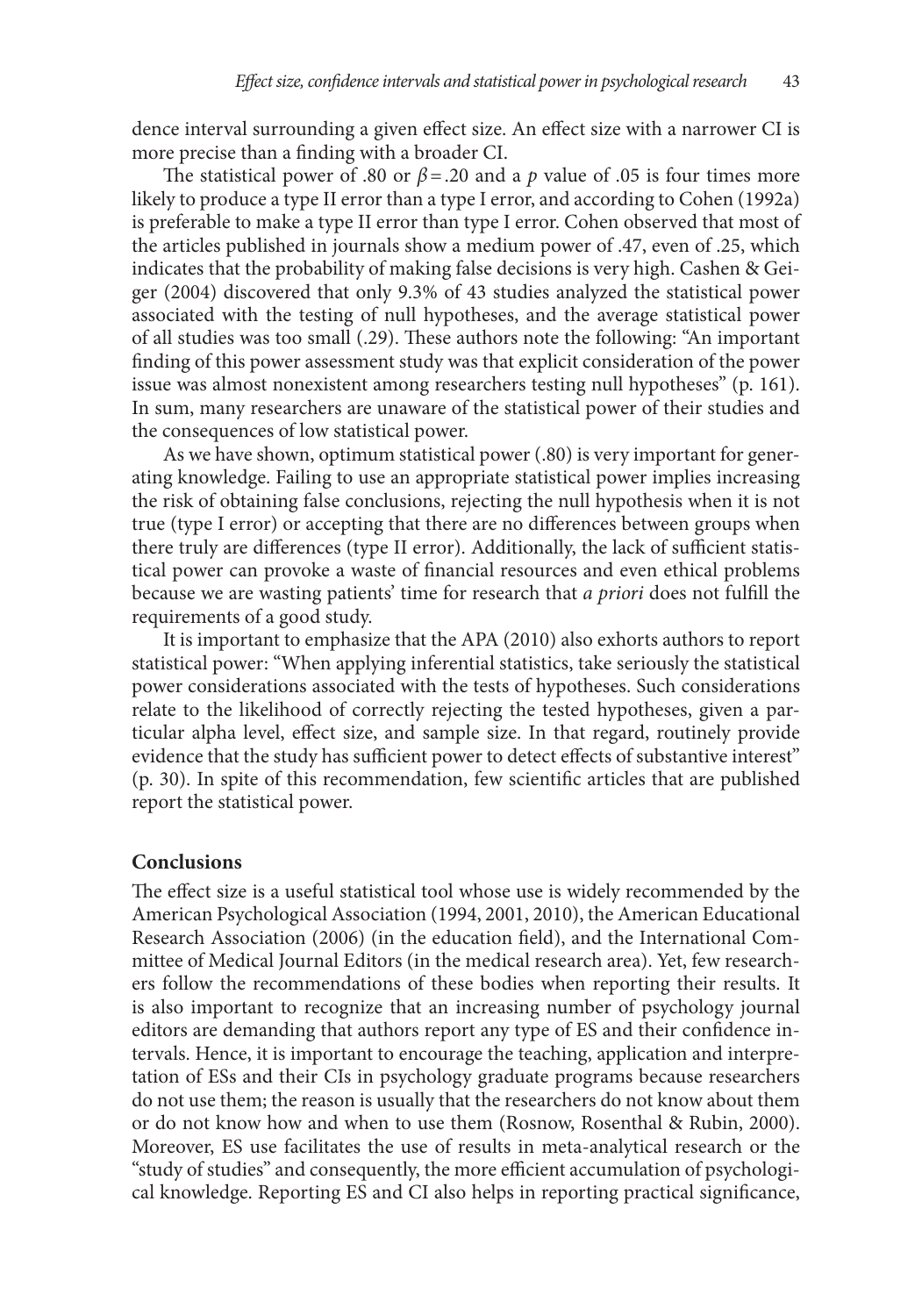which is essential in clinical research. Similarly, appropriate statistical power reduces the probability of drawing incorrect conclusions and prevents wasting financial resources that are dedicated to research.

Considering all of the foregoing information, beside NHST, it is important to encourage the use of ESs, their CIs and the appropriate use of statistical power in all of psychology research in graduate studies to enable new researchers to bring another perspective to the preparation, analysis, and interpretation of scientific data.

## **References**

- Aiken, L. S., West, S. G., Sechrest, L., & Reno, R. R. (1990). Graduate training in statistics, methodology, and measurement in psychology: A survey of PhD programs in North America. *American Psychologist*, *45*, 721–734. doi: 10.1037/0003-066X.45.6.721
- Alhija, F. N.-A., & Levy A. (2009). Effect size reporting practices in published articles. *Educational and Psychological Measurement, 69*(2), 245-265. doi: 10.1177/0013164408315266
- American Educational Research Association. (2006). Standards for Reporting on Empirical Social Science Research. *Educational Researcher, 35* (6), 33–40. doi: 10.3102/0013189X035006033
- American Psychological Association. (1994). *Publication Manual of the American Psychological Association* (4th ed.). Washington, DC: Author.
- American Psychological Association. (2001). *Publication Manual of the American Psychological Association* (5th ed.). Washington, DC: Author.
- American Psychological Association. (2010). *Publication Manual of the American Psychological Association*. Washington, DC: Author.
- Camacho-Sandoval, J. (2007). Potencia estadística en el diseño de estudios clínicos. *Acta Médica Costarricense, 49* (4), 203–204.
- Cashen, L. H., & Geiger, S. W. (2004). Statistical power and the testing of null hypotheses: A review of contemporary management research and recommendations for future studies. *Organizational Research Methods, 7*(2), 151–167. doi: 10.1177/1094428104263676
- Clark, M. L. (2004). Los valores P y los intervalos de confianza: ¿en qué confiar?. *Revista Panamericana de Salud Pública/Pan American Journal of Public Health 15*(5), 293–296. doi: 10.1590/S1020-49892004000500001
- Cohen, J. (1988). *Statistical power analysis for the behavioral sciences (2nd ed.)*. Hillsdale, NJ: Lawrence Earlbaum Associates.
- Cohen, J. (1994). The Earth is Round (p < .05). *American Psychologist. 49*(12), 997–1003. doi: 10.1037/0003-066X.49.12.997
- Cohen, J. (1992a). A power primer. *Psychological Bulletin, 112*(1),155. doi:10.1037/0033-2909. 112.1.155
- Cohen, J. (1992b). Statistical power analysis. *Current Directions in Psychological Science, 1*(3), 98–101. Retrieved from http://www.jstor.org/stable/20182143 doi: 10.1111/1467-8721. ep10768783
- Cumming, G. (2014). The new statistics: Why and how. *Psychological Science, 25*. doi: 10.1177/0956797613504966
- Ferguson, C. J. (2009). An effect size primer: A guide for clinicians and researchers. *Professional Psychology: Research and Practice*, *40*(5), 532. doi: 10.mi37/A0015808
- Freedman, K. B., Back, S., & Bernstein, J. (2001). Sample size and statistical power of randomised, controlled trials in orthopaedics. *Journal of Bone & Joint Surgery, British Volume*, *83*(3), 397–402. doi: 10.1302/0301-620X.83B3.10582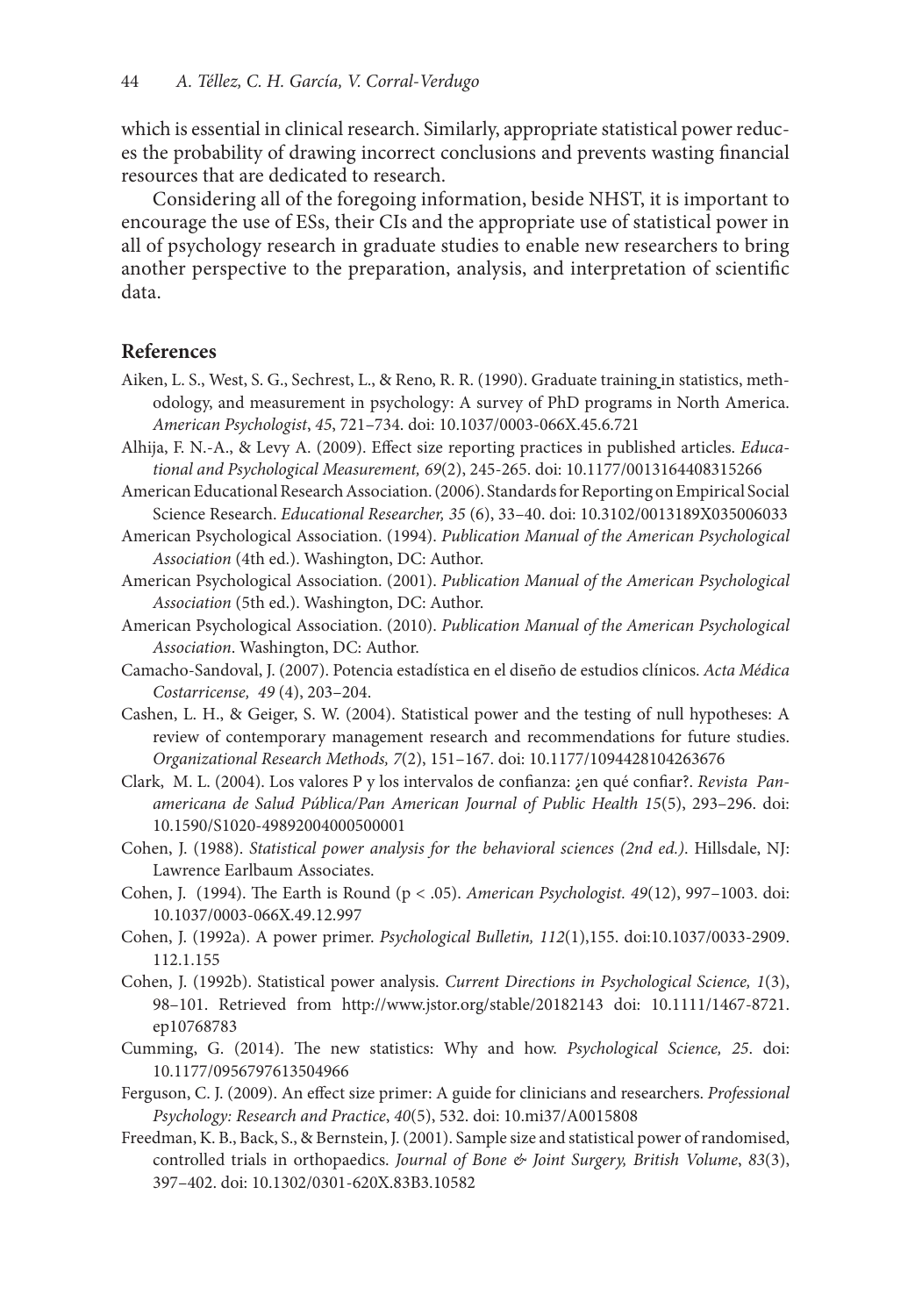- Frías, M, D., Pascual, L, J. & García, J, F. (2000). Tamaño del efecto del tratamiento y significación estadística. *Psicothema(12)*, 236–240. Retrieved from http://www.psicothema.com/ pdf/555.pdf
- Fritz, C. O., Morris, P. E., & Reichler, J. J. (2012).Effect size estimates: current use, calculations, and interpretation. *Journal of Experimental Psychology: General, 141*(1) 2–18. doi: 10.1037/ a0024338
- Grimes, D. A., & Schulz, K. F. (2002). An overview of clinical research: the lay of the land. *The lancet, 359*(9300), 57–61. doi: 10.1016/S0140-6736(02)07329-4
- Hemphill, J. F. (2003). Interpreting the magnitudes of correlation coefficients. *American Psychologist*, *58*. doi: 10.1037/0003-066X.58.1.78
- Huberty, C. J. (2002). A history of effect size indices. *Educational and Psychological Measurement*, *62*(2), 227–240*.* doi: 10.1177/0013164402062002002
- International Committee of Medical Journal Editors (2014) *Recommendations for the conduct, reporting, editing, and publication of scholarly work in medical journals*. Retrieved from www.icmje.org.
- Ivarsson, A., Andersen, M. B., Johnson, U., & Lindwall, M. (2013). To adjust or not adjust: Nonparametric effect sizes, confidence intervals, and real-world meaning. *Psychology of Sport and Exercise, 14*(1), 97-102. doi:10.1016/j.psychsport.2012.07.007
- Kirk, R. E. (2001). Promoting good statistical practices: Some suggestions. *Educational and Psychological Measurement, 61*(2), 213-218. doi: 10.1177/00131640121971185
- Kirk, R. E. (2007). Effect magnitude: A different focus. *Journal of statistical planning and inference, 137*(5), 1634–1646. doi: 10.1016/j.jspi.2006.09.011
- Maher, J. M., Markey, J. C., & Ebert-May, D. (2013). The other half of the story: Effect size analysis in quantitative research, *CBE — Life Sciences Education, 12* (3), 345–351. doi: 10.1187/ cbe.13-04-0082
- Matthews, M. S., Gentry, M., McCoach, D. B., Worrell, F. C., Matthews, D., & Dixon, F. (2008). Evaluating the state of a field: effect size reporting in gifted education. *The Journal of Experimental Education*, *77*(1), 55–65. doi: 10.3200/JEXE.77.1.55-68
- McMillan, J. H., & Foley, J. (2011). Reporting and discussing effect size: Still the road less traveled. *Practical Assessment, Research & Evaluation, 16*(14). Retrieved from http:// pareonline.net/getvn.asp?v=16&n=14
- Middel, B., & Van Sonderen, E. (2002). Statistical significant change versus relevant or important change in (quasi) experimental design: some conceptual and methodological problems in estimating magnitude of intervention-related change in health services research. *International Journal of Integrated Care, 2*, 1–18. Retrieved from http://www.ncbi.nlm.nih.gov/ pmc/articles/PMC1480399/
- Morales-Vallejo, P. (2008) *Estadística aplicada a las Ciencias Sociales.* Madrid: Universidad Pontificia Comillas.
- Norman, G. R., Sloan, J. A., y Wyrwich, K. W. (2003) Interpretation of changes in health-related quality of life: the remarkable universality of half a standard deviation. *Medical Care, 41*(5), 582–592. doi: 10.1097/01.MLR.0000062554.74615.4C
- Nyirongo, V. B., Mukaka, M. M., & Kalilani-Phiri, L. V. (2008). Statistical pitfalls in medical research. *Malawi Medical Journal; 20* (1), 15–18. doi: 10.4314/mmj.v20i1.10949
- Rosenthal, R., & Rubin, D. B. (2003). r equivalent: A simple effect size indicator. *Psychological Methods, 8*(4), 492. doi: 10.1037/1082-989X.8.4.492
- Rosenthal, R. (1994). Parametric measures of effect size. *The Handbook of Research Synthesis*. (pp. 232–243). New York: Russell and Sage Foundation.